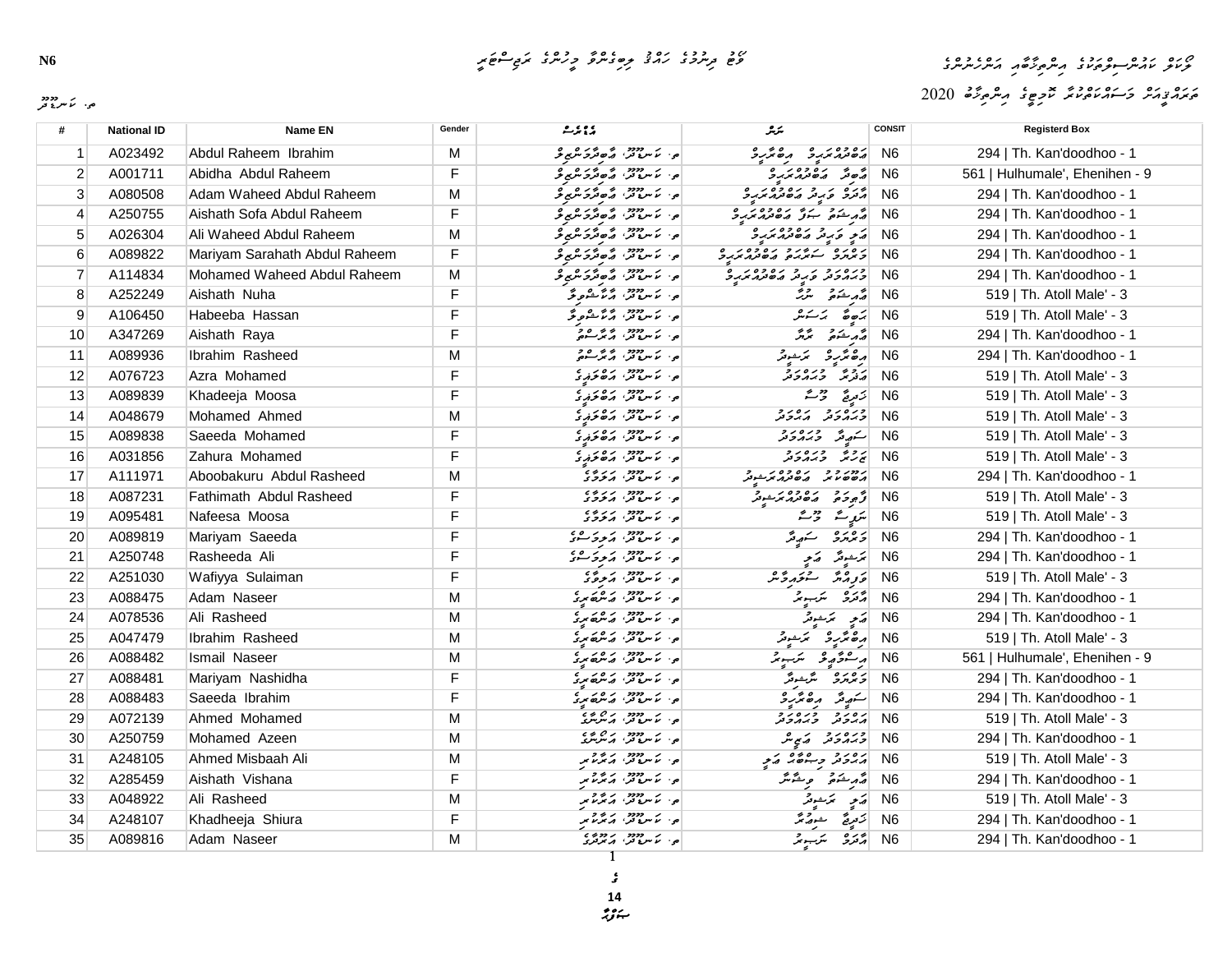*ޯކަލް ކައުންސިލްތަކުގެ އިންތިޚާބާއި އަންހެނުންގެ ވޯ ލ*

*ތަރައްޤީއަށް މަސައްކަތްކުރާ ކޮމިޓީގެ އިންތިޚާބު 2020*

| 36 | A080004 | Ahmed Yoosuf         | м | ه ۱۰ کوروو در ۱۵۶۶<br>۱۰ کورس کوری اور جوړو ک                                                                                                                                                                                    | ג פיני ניבי פי                                          | N6             | 463   Srilanka / Colombo - 4 |
|----|---------|----------------------|---|----------------------------------------------------------------------------------------------------------------------------------------------------------------------------------------------------------------------------------|---------------------------------------------------------|----------------|------------------------------|
| 37 | A089817 | Hassan Yoosuf        | М | ه ۱۰ کردود در دوره با<br>امی از کاس و تورا اور جوهوری                                                                                                                                                                            | برسە ئەسىر                                              | N <sub>6</sub> | 294   Th. Kan'doodhoo - 1    |
| 38 | A087228 | Rugiyya Yoosuf       | F | ه ۱۰ کردود در ۶۶ وروپرو<br>امو ۱۰ کامل فرانس اور جوهوی                                                                                                                                                                           |                                                         | N6             | 294   Th. Kan'doodhoo - 1    |
| 39 | A087232 | Sudna Yoosuf         | F | ه ۱۰ کردود در ۶۶ وران<br>امو ۱۰ کامل فران کرد محرفری                                                                                                                                                                             | ے در شروع کی مشارقی                                     | N <sub>6</sub> | 519   Th. Atoll Male' - 3    |
| 40 | A087226 | Ummiyya Yoosuf       | F | ه ۷۰ کرده در دونه د<br>د کاس کرد کردی                                                                                                                                                                                            | כם בי מי כם<br>גגברית תי-                               | N6             | 294   Th. Kan'doodhoo - 1    |
| 41 | A087230 | Zeeniya Yoosuf       | F | ه ۷۰ کوده در دوه و.<br>د کامل کرد کردگری                                                                                                                                                                                         | ىپ سوڭر قرمىستوگر                                       | N <sub>6</sub> | 294   Th. Kan'doodhoo - 1    |
| 42 | A087227 | Zubair Yoosuf        | М | ه ۱۰ کورووي در دوه در د                                                                                                                                                                                                          | $3 - 7 - 7 - 8$                                         | N6             | 294   Th. Kan'doodhoo - 1    |
| 43 | A085787 | Ali Hussain          | м | ه به مأسود در مرکز برد که برد که این در این این این مرکز برای این این این که برای که این که برای که این که این<br>مرکز این که برای که برای که برای که برای که برای که برای که برای که برای که برای که برای که برای که برای که بر | كەنجە بەشكەر بىر                                        | N <sub>6</sub> | 519   Th. Atoll Male' - 3    |
| 44 | A001271 | Ismail Hussain       | М | ه ۱۰ مأس <sup>1999</sup> و مسك <i>ور</i> ي                                                                                                                                                                                       | مەستۇم ئۇ يەسىمبەش                                      | N <sub>6</sub> | 294   Th. Kan'doodhoo - 1    |
| 45 | A075654 | Khadeeja Hussain     | F | ه کامن دوده مرکب کام                                                                                                                                                                                                             | كزمرقج الركسكر مثل                                      | N6             | 519   Th. Atoll Male' - 3    |
| 46 | A251671 | Mohamed Rameez       | М | ه به مأسود در منظم برد.<br>من ما مسافتون اور مسکوندی                                                                                                                                                                             | כממכני מקי                                              | N6             | 294   Th. Kan'doodhoo - 1    |
| 47 | A007441 | Rahma Hussain        | F | ە بە ئەستەتتىن مەسىئەتتەت                                                                                                                                                                                                        | ىرەپ بەسكەس                                             | N <sub>6</sub> | 294   Th. Kan'doodhoo - 1    |
| 48 | A085788 | Yasfa Hussain        | F | ه ۱۰ مأس دود به مرکب در در سوسری                                                                                                                                                                                                 | ېزىقق برخىمەش                                           | N <sub>6</sub> | 294   Th. Kan'doodhoo - 1    |
| 49 | A043186 | Adam Faiz Hussain    | M | ە بە ئەس <sup>ەدەر</sup> ، ئەسەئىر <i>و</i> رۇ                                                                                                                                                                                   | وره و د د کرد ش                                         | N <sub>6</sub> | 519   Th. Atoll Male' - 3    |
| 50 | A248142 | Ali Yaamin           | М | ە ئەسىردە ئەسەئىر <i>ھەتى</i>                                                                                                                                                                                                    | ړَ په گرچ کر                                            | N <sub>6</sub> | 519   Th. Atoll Male' - 3    |
| 51 | A085791 | Fareeda Hussain      | F | ى ئاستۇن مەسىم بولۇ                                                                                                                                                                                                              | الأبرنگ الركسكيرنگر                                     | N6             | 294   Th. Kan'doodhoo - 1    |
| 52 | A248141 | Fathmath Lamha       | F | ى ئەسترىق ئەسىمگروڭ                                                                                                                                                                                                              | N6 <i>وُجوحَة خَ</i> رْبَّہُ                            |                | 519   Th. Atoll Male' - 3    |
| 53 | A085790 | Hussain Abdul Kareem | М | ى ئەسىردە ئەسىر ئەمەر ب                                                                                                                                                                                                          | N6 پُرَ <i>حَمدِ مَنْ مَنْ قَدْ قَرْ قَرْ مَدِ</i> قَرْ |                | 294   Th. Kan'doodhoo - 1    |
| 54 | A085792 | Ibrahim Hussain      | M | ى ئاستان ئەسىمگە بەر                                                                                                                                                                                                             | مەھرىرى بەسىمبە                                         | N6             | 519   Th. Atoll Male' - 3    |
| 55 | A085793 | Moomina Adam         | F | ى ئاستۇن مەسىمگە بەيدۇ                                                                                                                                                                                                           | وړو شه په ده د                                          | N <sub>6</sub> | 294   Th. Kan'doodhoo - 1    |
| 56 | A085789 | Nasheeda Hussain     | F | ى ئەسىردە ئەسىر ئورگ                                                                                                                                                                                                             | N6   سَرَسُومَّر كَرْسَهَ مَدْ                          |                | 519   Th. Atoll Male' - 3    |
| 57 | A251963 | Abdulla Muaz         | M | ه ، پاس دوده بره به د                                                                                                                                                                                                            | N6 كەھەراللە ئەگەنر                                     |                | 294   Th. Kan'doodhoo - 1    |
| 58 | A251965 | Adam Mueen           | M | ه که متوفق بره مهر                                                                                                                                                                                                               | أروح وأرس                                               | N6             | 519   Th. Atoll Male' - 3    |
| 59 | A248122 | Mariyam Liusa        | F | ه که سروروز بره می کند                                                                                                                                                                                                           | ويروز ورقم                                              | N6             | 519   Th. Atoll Male' - 3    |
| 60 | A251966 | Mohamed Mufeed       | М | ە ئەس <sup>ەددە</sup> ئەم <sup>مىس</sup> ىر                                                                                                                                                                                      | ورەرو ورو                                               | N <sub>6</sub> | 519   Th. Atoll Male' - 3    |
| 61 | A061479 | Solih Hassan         | М | ه ۱۰ مترس دره ۵۷ کلیمه                                                                                                                                                                                                           | بەلەر ئەسەھ                                             | N6             | 294   Th. Kan'doodhoo - 1    |
| 62 | A248126 | Ahmed Ziyaan         | M | $\begin{bmatrix} 1 & 0 & 0 & 0 \\ 0 & 1 & 0 & 0 \\ 0 & 0 & 0 & 0 \end{bmatrix}$                                                                                                                                                  | رورو پر گر                                              | N <sub>6</sub> | 519   Th. Atoll Male' - 3    |
| 63 | A252639 | Ali Jinaah           | М | ه ۱۰ مترور مهم در ۲۰<br>۲۰ مترس مهم در مهم در                                                                                                                                                                                    | أماسح ويترك                                             | N <sub>6</sub> | 519   Th. Atoll Male' - 3    |
| 64 | A270062 | Hassan Yaish         | М | ه ۱۰ دوود د و د پر د د د د د<br>ه اس سره تر ان ه ه سر د سوترس                                                                                                                                                                    | N6   پزشکر م <i>زم ش</i>                                |                | 294   Th. Kan'doodhoo - 1    |
| 65 | A149120 | Ibrahim Fayaz        | М | ם יו ממר וכני מודעים מיירים.<br>יום יו מייעי על המודעים מיירות מייעים מייעים מייעים לא מייעים מייעים מייעים מייעים מיי                                                                                                           | N6 مەھم <i>گرى</i> ئەمگەشە                              |                | 519   Th. Atoll Male' - 3    |
| 66 | A251034 | Mariyam Faiha        | F | י ערככל הכני הרגים ביניים ביניים.<br>יום יום עיניים ליטורים ביניים ביניים ביניים ביניים ביניים ביניים ביניים ביניים ביניים ביניים ביניים ביניים בינ                                                                              | أومرمر ومدر                                             | N6             | 519   Th. Atoll Male' - 3    |
| 67 | A012285 | Mohamed Hussain      | м | د که دودو د و د پر د ه پرون<br>د کامل کر اهال کرد سوتر برد                                                                                                                                                                       | ورەرو ئەسكەش                                            | N6             | 294   Th. Kan'doodhoo - 1    |
| 68 | A254661 | Aishath Nisa         | F | ه ۱۰ مترس ته در در در در برخی در این برخی در این برخی در این برخی در این برخی در این برخی برخی در این کار در ا<br>مردم این کار در این برخی برخی در این کار در این کار در این کار در این کار در این کار در این کار در این کار در  | أقدم شكوته السرب                                        | N6             | 519   Th. Atoll Male' - 3    |
| 69 | A089915 | Maryam Nisa          | F |                                                                                                                                                                                                                                  | رەرە سەگ                                                | N6             | 519   Th. Atoll Male' - 3    |
| 70 | A089917 | Mohamed Areef        | М | ه کامل دوده که کامی                                                                                                                                                                                                              | ورەرو كەيرۇ                                             | N6             | 294   Th. Kan'doodhoo - 1    |
| 71 | A254660 | <b>Umar Areef</b>    | М | ه که دودد که دیگری                                                                                                                                                                                                               | N6 252 <i>مك</i> بر                                     |                | 294   Th. Kan'doodhoo - 1    |

*2 ގެ*

**14** 

*ޞަފްޙާ*

می. ک*ر سر*و <del>در</del><br>می. کر سر ع قر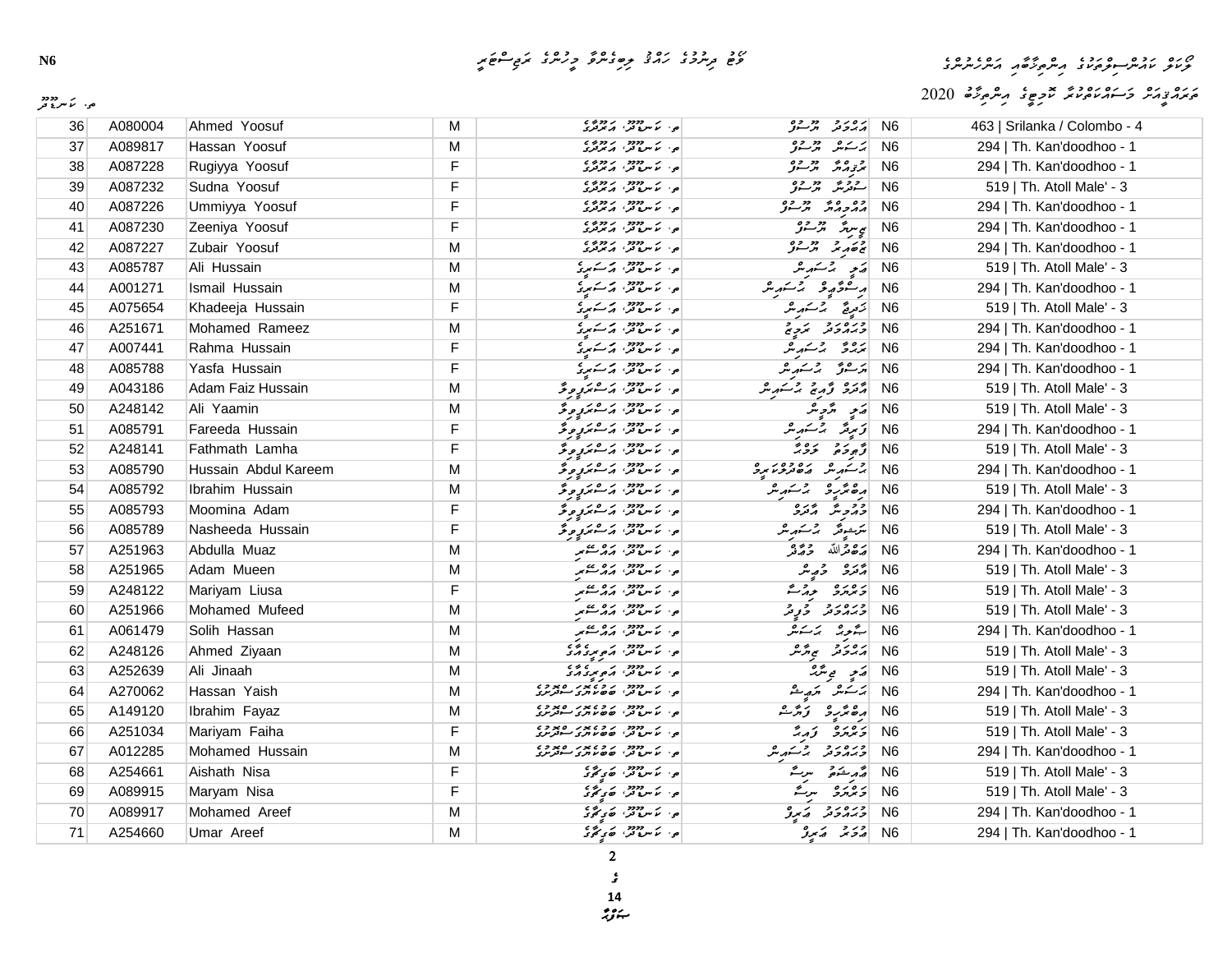*ޯކަލް ކައުންސިލްތަކުގެ އިންތިޚާބާއި އަންހެނުންގެ ވޯ ލ ތަރައްޤީއަށް މަސައްކަތްކުރާ ކޮމިޓީގެ އިންތިޚާބު 2020*

| می که مردود<br>می که مربع فر |         |                            |   |                                                                                                                                                                                                                                |                                                      |                | خيرتر يزمر المستر متوافد المتوج والمترام في 2020. |
|------------------------------|---------|----------------------------|---|--------------------------------------------------------------------------------------------------------------------------------------------------------------------------------------------------------------------------------|------------------------------------------------------|----------------|---------------------------------------------------|
| 72                           | A089836 | Mohamed Ismail             | м | ه کردود ده ده.<br>ه کامونو هرمرد                                                                                                                                                                                               | ورەردى مەشرەپر                                       | N6             | 294   Th. Kan'doodhoo - 1                         |
| 73                           | A236464 | Fathimath Rasma            | F | ە بەستۇر ئەستىر شى                                                                                                                                                                                                             | توجوحا بمركبو                                        | N6             | 294   Th. Kan'doodhoo - 1                         |
| 74                           | A001785 | Hussain Shareef            | м | ه ، کاس دود.<br>مسافر، کاس کور                                                                                                                                                                                                 | N6   پرستہریش ختمبر <i>و</i>                         |                | 519   Th. Atoll Male' - 3                         |
| 75                           | A027558 | Ismail Abdulla             | M | ه که مردود کاره وي.<br>ه کامن فران که مرکز سوی                                                                                                                                                                                 | N6 م <i>وس<sup>و</sup>ؤمو</i> تخر م <i>مكان</i> ته   |                | 294   Th. Kan'doodhoo - 1                         |
| 76                           | A236467 | Ismail Rifath              | м | ە ، ئەسرەت ئەسرى-ئ                                                                                                                                                                                                             | وسنوم عرومه                                          | N6             | 519   Th. Atoll Male' - 3                         |
| 77                           | A251789 | Mariyam Muzuna             | F | ه ۱۰ کمبرو دره ۲۵ کلی کرده و در ۱۳۵ کلی کلیداری<br>این اما کلیداری کلیداری کلیداری                                                                                                                                             | ر ده ده در در                                        | N6             | 519   Th. Atoll Male' - 3                         |
| 78                           | A149174 | Mohamed Adam               | м | ە . ئەسەتتى ئەنىۋىسى                                                                                                                                                                                                           | בגם גב בנס                                           | N6             | 294   Th. Kan'doodhoo - 1                         |
| 79                           | A251787 | Mohamed Mauroof            | M | ه ، ئاس <sup>379</sup> ، ئەسرىسى                                                                                                                                                                                               | כנסנכ נכחס                                           | N6             | 519   Th. Atoll Male' - 3                         |
| 80                           | A089901 | Ahmed Azim                 | M | ە ئەس دەدە ھەر ش                                                                                                                                                                                                               | ړه د ژود                                             | N6             | 519   Th. Atoll Male' - 3                         |
| 81                           | A089904 | Aminath Moosa              | F | ه کسی دود.<br>های موسیقی می کوشو                                                                                                                                                                                               | أأزمتهم وحميث                                        | N6             | 294   Th. Kan'doodhoo - 1                         |
| 82                           | A089905 | Fathimath Moosa            | F | ە ئەس دەدە ھەر ئ                                                                                                                                                                                                               | N6 أَوْجِرَة حَمْرٌ حَمْدٌ مِنْ                      |                | 294   Th. Kan'doodhoo - 1                         |
| 83                           | A081166 | Haleemath Moosa            | F | ە ئەس دەدە ھەر ئ                                                                                                                                                                                                               | N6 كَيَجِرَةٌ فَيْ شَّ                               |                | 294   Th. Kan'doodhoo - 1                         |
| 84                           | A083776 | Hawwa Zahira               | F | ه کامل دودو ه کامل ک                                                                                                                                                                                                           | يەدۇ ئارىگە                                          | N6             | 294   Th. Kan'doodhoo - 1                         |
| 85                           | A089902 | Mariyam Moosa              | F | ە ئەس دەدە ھەر ئ                                                                                                                                                                                                               | كەندە دىم                                            | N6             | 294   Th. Kan'doodhoo - 1                         |
| 86                           | A251975 | Mohamed Shifau             | M | ە ، ئەسمەتر، ھەرىشە                                                                                                                                                                                                            | وره رو د وو<br><i>د ب</i> رمرو شو <i>زه</i>          | N <sub>6</sub> | 519   Th. Atoll Male' - 3                         |
| 87                           | A083778 | Moosa Ahmed                | M | ە ئەسەددە ھەر ش                                                                                                                                                                                                                | وسط كەردىتى                                          | N6             | 294   Th. Kan'doodhoo - 1                         |
| 88                           | A064664 | Qasim Moosa                | M | ه که موجود ده کار ش                                                                                                                                                                                                            | تخ- سرق حق ش                                         | N6             | 519   Th. Atoll Male' - 3                         |
| 89                           | A089903 | Thohira Moosa              | F | ه کامل دودو ه کامل ک                                                                                                                                                                                                           | $23 - 28$                                            | N <sub>6</sub> | 294   Th. Kan'doodhoo - 1                         |
| 90 <sup>°</sup>              | A012319 | Abdul Sattar Moosa         | M | $0.2120$ $0.220$ $0.92$                                                                                                                                                                                                        |                                                      | N6             | 294   Th. Kan'doodhoo - 1                         |
| 91                           | A254663 | Ahmed Asadhu               | M |                                                                                                                                                                                                                                | גפיני ה' פיני                                        | N6             | 294   Th. Kan'doodhoo - 1                         |
| 92                           | A254664 | Asiyath Zeena Abdul Sattar | F | $1.770$ $2.770$ $9.70$ $9.70$ $9.70$ $9.70$ $9.70$ $9.70$ $9.70$ $9.70$ $9.70$ $9.70$ $9.70$ $9.70$ $9.70$ $9.70$ $9.70$ $9.70$ $9.70$ $9.70$ $9.70$ $9.70$ $9.70$ $9.70$ $9.70$ $9.70$ $9.70$ $9.70$ $9.70$ $9.70$ $9.70$ $9$ | N6   مُرْسِيرُو مِي مُرَ مُرْحَدِهِ سِيرِ مُرَّةِ وَ |                | 519   Th. Atoll Male' - 3                         |
| 93                           | A089918 | Mohamed Naushad            | M | ם יי אייעציט פידור פ                                                                                                                                                                                                           | N6 كَرْرُوْدَ مَرْ مُدْشَرْ                          |                | 317   L. Maamendhoo - 1                           |
| 94                           | A089909 | Ahmed Hussain              | M | ם יע מדח ברכים כ<br>מי עיתונים יש מימים                                                                                                                                                                                        | رەرد رئەسكەس                                         | N6             | 519   Th. Atoll Male' - 3                         |
| 95                           | A252255 | Ahmed Ghassan Adam         | M |                                                                                                                                                                                                                                | رەرد دەر مەرە                                        | N6             | 519   Th. Atoll Male' - 3                         |
| 96                           | A252254 | Fathmath Zoona             | F |                                                                                                                                                                                                                                | توجو حقيقه                                           | N6             | 519   Th. Atoll Male' - 3                         |
| 97                           | A089910 | Khadeeja Hussain           | F | ه کردود و <i>ده و ده</i>                                                                                                                                                                                                       | N6 زَمِرةً بُرْسَهِ مِنْ                             |                | 519   Th. Atoll Male' - 3                         |
| 98                           | A081217 | Mariyam Hussain            | F | ه کردود وروه و در م                                                                                                                                                                                                            | N6 كاندىرى بار بىرىگىر                               |                | 519   Th. Atoll Male' - 3                         |
| 99                           | A080990 | Mohamed Hussain            | M | ם יציע בכבר 2000<br>ס יציע שיבותים                                                                                                                                                                                             | ورەرو ئەسكەش                                         | N <sub>6</sub> | 294   Th. Kan'doodhoo - 1                         |
| 100                          | A248125 | Saffan Mohamed             | M | ه کردود و دون ه<br>ه کرکرد هو مر                                                                                                                                                                                               | سووم ورەرو                                           | N6             | 519   Th. Atoll Male' - 3                         |
| 101                          | A089911 | Saudhiyya Hussain          | F | ه کردود وروه و در م                                                                                                                                                                                                            | ستصعيص برستمدش                                       | N <sub>6</sub> | 519   Th. Atoll Male' - 3                         |
| 102                          | A249826 | Shabin Mohamed             | M | ק י עיתכר 200 ס<br>ק י עיתוני שי <i>ל אי</i> ש                                                                                                                                                                                 | شەھ شەرەرد                                           | N6             | 519   Th. Atoll Male' - 3                         |
| 103                          | A089908 | Sobeeha Hussain            | F | ם יערכם סכמה<br>ס יעית בלי סיבות                                                                                                                                                                                               | بنوبر بركندش                                         | N6             | 519   Th. Atoll Male' - 3                         |
| 104                          | A251670 | Fathimath Jumana           | F | ه ۷۰ متر دود.<br>محمد موسیقی استخاب                                                                                                                                                                                            | ۇ بەرە دەپ                                           | N6             | 294   Th. Kan'doodhoo - 1                         |
| 105                          | A248115 | Rishwaan Mohamed Shareef   | M | ە · ئاس دود » ئۇ ئارتىرىس                                                                                                                                                                                                      | بررقوش وبرور والشرو                                  | N6             | 519   Th. Atoll Male' - 3                         |
| 106                          | A089870 | Abdulla Mufeed             | M | ە سىسىدىق ئەم دەمەر<br>مەسىم سىن تىر ئىس بىر ئەر ئىرى بىر                                                                                                                                                                      | N6 حَقَّ قَرْ اللَّهُ حَمَّو مَرْ                    |                | 519   Th. Atoll Male' - 3                         |
| 107                          | A089871 | Aishath Nishana            | F | ى ، ئاس دود. ئۇس دەپ ئار                                                                                                                                                                                                       | N6 أَمَّ مِّ سَمَّةٌ مِّسْتَمَّدَّ                   |                | 294   Th. Kan'doodhoo - 1                         |

*3* 

*ގެ*

**14**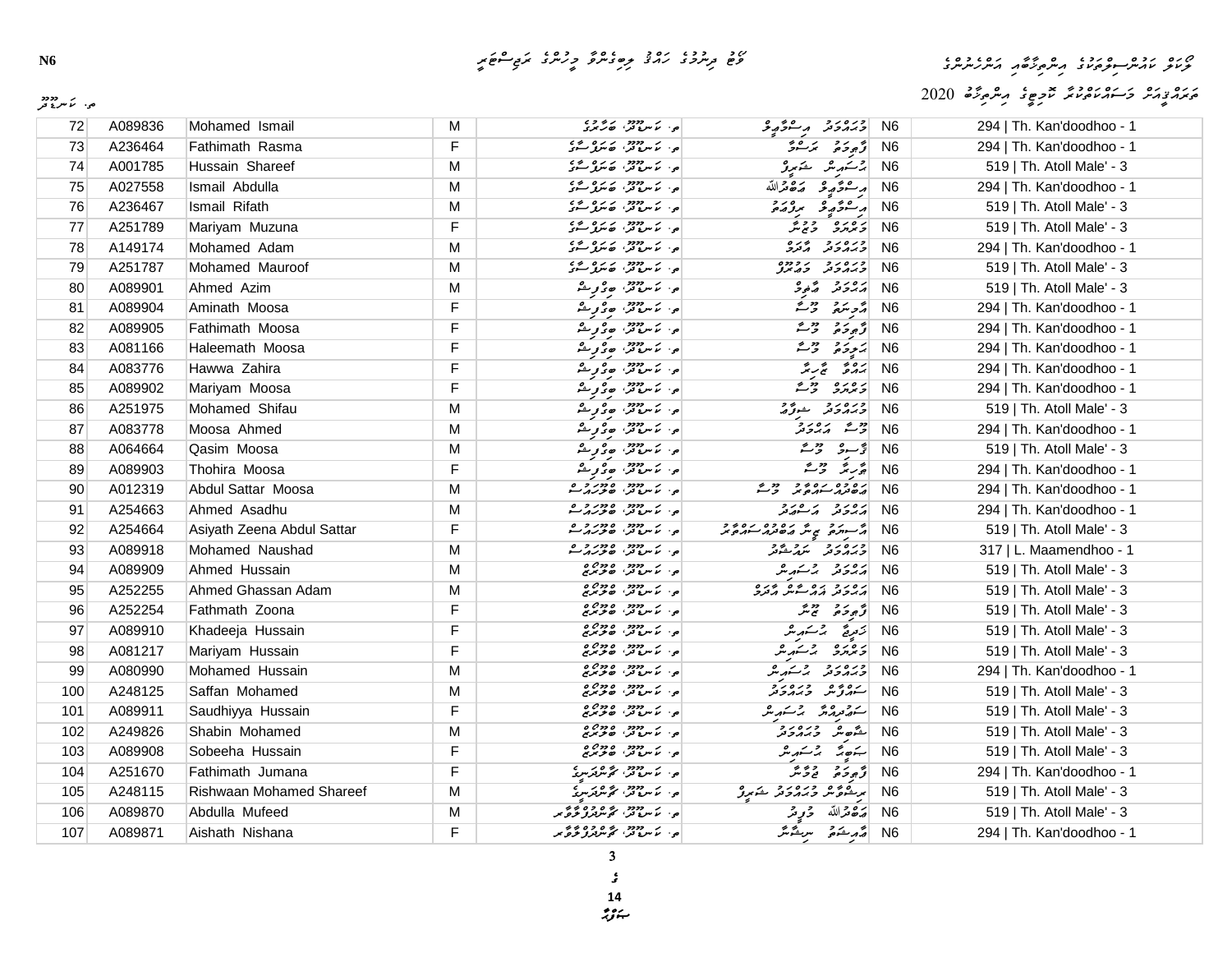*ޯކަލް ކައުންސިލްތަކުގެ އިންތިޚާބާއި އަންހެނުންގެ ވޯ ލ ތަރައްޤީއަށް މަސައްކަތްކުރާ ކޮމިޓީގެ އިންތިޚާބު 2020*

| 108 | A251668 | Ali Riyaz                      | M            | ى ، ئەس <sup>ەدەد</sup> ، ئەس <i>دە بەي</i> ر                                                                                                                                                                                   | أوسمح سرورهم                          | N <sub>6</sub> | 335   GDh. Thinadhoo - 1       |
|-----|---------|--------------------------------|--------------|---------------------------------------------------------------------------------------------------------------------------------------------------------------------------------------------------------------------------------|---------------------------------------|----------------|--------------------------------|
| 109 | A251667 | Aminath Riyaza Abdulla         | E            | ه ۲۰۰۰ مترود به ۱۶۵۶ وروپ.<br>د ۱۰ مترس تر که مترفرنو ترک                                                                                                                                                                       | أروسكم مرتزع أركافرالله               | N <sub>6</sub> | 294   Th. Kan'doodhoo - 1      |
| 110 | A309921 | Fathimath Razan Abdulla Mufeed | F            | پر کامن دودو در ۱۹۶۵ و کاملی<br>  پر سال کامن کامل کامل کاملی کوهر کاملی کاملی کاملی کاملی کاملی کاملی کاملی کاملی کاملی کاملی کاملی کاملی کاملی                                                                                | و برد برو مرکز میگرانه در د           | N <sub>6</sub> | 294   Th. Kan'doodhoo - 1      |
| 111 | A089928 | Zunaira Mohamed                | F            | ه ۲۰۰۰ میلاد و ۲۵۶۵ و در در بر<br>۲۰۰۰ میلاد که میلاد و برو بر                                                                                                                                                                  | בעגל בגופנ                            | N6             | 294   Th. Kan'doodhoo - 1      |
| 112 | A089880 | Abdul Razzag Adam              | м            | ه ۱۰ کمپروژه کرده وروزه کار                                                                                                                                                                                                     | גם כסגם שב שגם<br>השינו ינו יש הינק   | N6             | 294   Th. Kan'doodhoo - 1      |
| 113 | A063294 | Ahunisha Thaufeeq              | $\mathsf{F}$ | ن ئەستەت ئۆسۈم كە                                                                                                                                                                                                               | أركر سريند أأو أورق                   | N <sub>6</sub> | 519   Th. Atoll Male' - 3      |
| 114 | A077522 | Aishath Yasmine Thaufeeq       | F            | ه کارودو کاروده                                                                                                                                                                                                                 | م المستكفر المستوسر المستوريج         | N <sub>6</sub> | 561   Hulhumale', Ehenihen - 9 |
| 115 | A154065 | Fathimath Ahmed                | F            | لى ئەس دەپىر ئەھر <i>ۈرى</i> ئ                                                                                                                                                                                                  | توجوحو برورد                          | N <sub>6</sub> | 519   Th. Atoll Male' - 3      |
| 116 | A079374 | Hawwa Adam                     | F            | ه کامن دود کام شود د                                                                                                                                                                                                            | ره و په ده                            | N <sub>6</sub> | 561   Hulhumale', Ehenihen - 9 |
| 117 | A002997 | Mohamed Shareef                | м            | ە ئەسىن تەرىپ كىم بورى<br>مەسىن تىرىكى بىر تىرىپ                                                                                                                                                                                | ورەر دىئىرۇ                           | N <sub>6</sub> | 294   Th. Kan'doodhoo - 1      |
| 118 | A089919 | Ahmed Ibrahim                  | M            | أوسكس ودودا وتخرم والمحمد                                                                                                                                                                                                       | גפנק גם תניב                          | N <sub>6</sub> | 294   Th. Kan'doodhoo - 1      |
| 119 | A254665 | Fathimath Sheereen             | E            | ه کامرودو وره ه                                                                                                                                                                                                                 | ۇۋۇۋۇ شېرىش                           | N <sub>6</sub> | 294   Th. Kan'doodhoo - 1      |
| 120 | A254669 | Hassan Shamil                  | M            | أوسأستغفر ويخدع                                                                                                                                                                                                                 | پرسکس مشروقی                          | N <sub>6</sub> | 294   Th. Kan'doodhoo - 1      |
| 121 | A248127 | Hussain Virushaan              | M            | ه پاس دود.                                                                                                                                                                                                                      | بركسهر وبرشرش                         | N <sub>6</sub> | 294   Th. Kan'doodhoo - 1      |
| 122 | A254670 | Maryam Nishreen                | F            | ه ، مأسنة قرّ ، ورقته هي                                                                                                                                                                                                        | دەرە سىشىر                            | N <sub>6</sub> | 251   ADh. Dhangethi - 2       |
| 123 | A089920 | Mohamed Ahmed                  | M            | وسأستغفض وتزخمه                                                                                                                                                                                                                 | כנסנכ נסנכ<br>כ <i>ג</i> וכנ וגכנ     | N6             | 519   Th. Atoll Male' - 3      |
| 124 | A007242 | Asiyath Hassan                 | F            | دی سرچينې د ده ده<br>  دی سرچينې افريق سرچ                                                                                                                                                                                      | ۇسىزە ئەسكىر                          | N6             | 519   Th. Atoll Male' - 3      |
| 125 | A258224 | Fathimath Naumau Adam Naseer   | F            | ه ۱۰ کورو ده ده ده در کاربرد کاربرد کرد.<br>د است کوربرد کوربر کوربر                                                                                                                                                            | و د د د د د د د ه د ه سرب             | N6             | 519   Th. Atoll Male' - 3      |
| 126 | A059499 | Hawwa Mohamed                  | F            | ه ۱۰ کورو ده ده ده کار در در است.<br>امو ۱۰ کورس کور در سری                                                                                                                                                                     | ره په دره رو<br>برمو وبروتر           | N <sub>6</sub> | 519   Th. Atoll Male' - 3      |
| 127 | A071333 | Mariyam Mohamed                | F            | ه ۱۰ کورو ده ده ده کار ده کار ده کار ده کار ده کار ده کار ده کار ده کار ده کار ده کار ده کار ده کار ده کار ده<br>ده کار کار ده کار ده کار کار ده کار ده کار ده کار ده کار ده کار ده کار ده کار ده کار ده کار ده کار ده کار ده ک | ورە رو<br><i>دى</i> رگە خر<br>خ ټروره | N <sub>6</sub> | 519   Th. Atoll Male' - 3      |
| 128 | A023635 | Mohamed Adam                   | M            | ه ۱۰ کردود و د د د د د کار است.<br>امو ۱۰ کامل کارا کرد کار کاری                                                                                                                                                                | כנסני בנס                             | N <sub>6</sub> | 519   Th. Atoll Male' - 3      |
| 129 | A330513 | Mohamed Naufal Adam Naseer     | м            | ے مس دورہ ہے وہ ہے<br>اس کا س قرآن فرما س                                                                                                                                                                                       | ورەرو رورە بەرە س.                    | N <sub>6</sub> | 519   Th. Atoll Male' - 3      |
| 130 | A063915 | Nasira Moosa                   | F            | ە ئەس دەس ئەرەپى<br>مەن ئىس ئىرا ئىرىما ئىرى                                                                                                                                                                                    | لترجيحه الرحمية                       | N <sub>6</sub> | 519   Th. Atoll Male' - 3      |
| 131 | A061284 | Rashidha Hassan                | F            | ى ئەس دەر                                                                                                                                                                                                                       | <i>گرشونر پر سک</i> ر                 | N <sub>6</sub> | 294   Th. Kan'doodhoo - 1      |
| 132 | A069054 | Sakeena Moosa                  | F            | ه ۱۰ کورو ده ده ده در کاربرد کاربرد کرد.<br>امو ۱۰ کوربرد کوربر کوربرد کرد کرد کرد کرد                                                                                                                                          | سەر بەر ئەس                           | N <sub>6</sub> | 294   Th. Kan'doodhoo - 1      |
| 133 | A063473 | Mohamed Adam                   | M            | ە ، ئەسمەتر، بىرىگە ئە                                                                                                                                                                                                          | ورەرو ئەرە                            | N <sub>6</sub> | 519   Th. Atoll Male' - 3      |
| 134 | A251683 | Abdul Rasheed Ahmed            | M            | ه که ۱۶۲۵ ورو ور                                                                                                                                                                                                                | رە دە كەشىر ھەر دەر د                 | N <sub>6</sub> | 294   Th. Kan'doodhoo - 1      |
| 135 | A250754 | Fathimath Shahuma Abdul Raheem | F            | ه که ۱۶۶۲ وگورس                                                                                                                                                                                                                 | و د د د د د د ده ده در ه              | N <sub>6</sub> | 294   Th. Kan'doodhoo - 1      |
| 136 | A101982 | Idrees Ali                     | M            | ه ۱۰ کوروو وره در در کار کرد.<br>امو ۱۰ کورونو کورونو کورونو کورونو کورونو کورونو کورونو کورونو کورونو کورونو کورونو کورونو کورونو کورونو کورون                                                                                 | أرفرس كرمو                            | N6             | 294   Th. Kan'doodhoo - 1      |
| 137 | A089882 | Hawwa Adam                     | F            | ه ۱۵۰۰ وده دره وغیرون                                                                                                                                                                                                           | رەپ پەرە<br>پەيرى ئەتىر <i>ى</i>      | N6             | 294   Th. Kan'doodhoo - 1      |
| 138 | A089877 | Abdulla Ali                    | M            | $\begin{pmatrix} 0 & 0 & 0 & 0 & 0 \\ 0 & 0 & 0 & 0 & 0 \\ 0 & 0 & 0 & 0 & 0 \\ 0 & 0 & 0 & 0 & 0 \end{pmatrix}$                                                                                                                | مَە قىراللە مەج                       | N <sub>6</sub> | 519   Th. Atoll Male' - 3      |
| 139 | A089878 | Adam Ali                       | м            |                                                                                                                                                                                                                                 | ړوو کړې                               | N6             | 294   Th. Kan'doodhoo - 1      |
| 140 | A251675 | Ahmed Saaif                    | M            | ه که موجود ده ده در در د                                                                                                                                                                                                        | برەر دېمبرو                           | N <sub>6</sub> | 519   Th. Atoll Male' - 3      |
| 141 | A251673 | Aishath Leena Yoosuf           | F            | ه ۱۰ متر دود.<br>۲۰ متر متر از متر در ۱۶ متر و بر                                                                                                                                                                               | ە ئەسسىدە بەش ئۇستۇ                   | N <sub>6</sub> | 519   Th. Atoll Male' - 3      |
| 142 | A089876 | Azeema Ali                     | F            | ه کردود.<br>می کاس فران مردم و د                                                                                                                                                                                                | ړې په کې                              | N <sub>6</sub> | 294   Th. Kan'doodhoo - 1      |
| 143 | A089874 | Azeeza Ali                     | F            | ه کردود ، ده،<br>ه کس تر                                                                                                                                                                                                        | ړې په                                 | N <sub>6</sub> | 294   Th. Kan'doodhoo - 1      |

*4 ގެ*

**14** 

*ޞަފްޙާ*

می. ک*ر سر* ۶۵<br>می. کر سر ۶ قر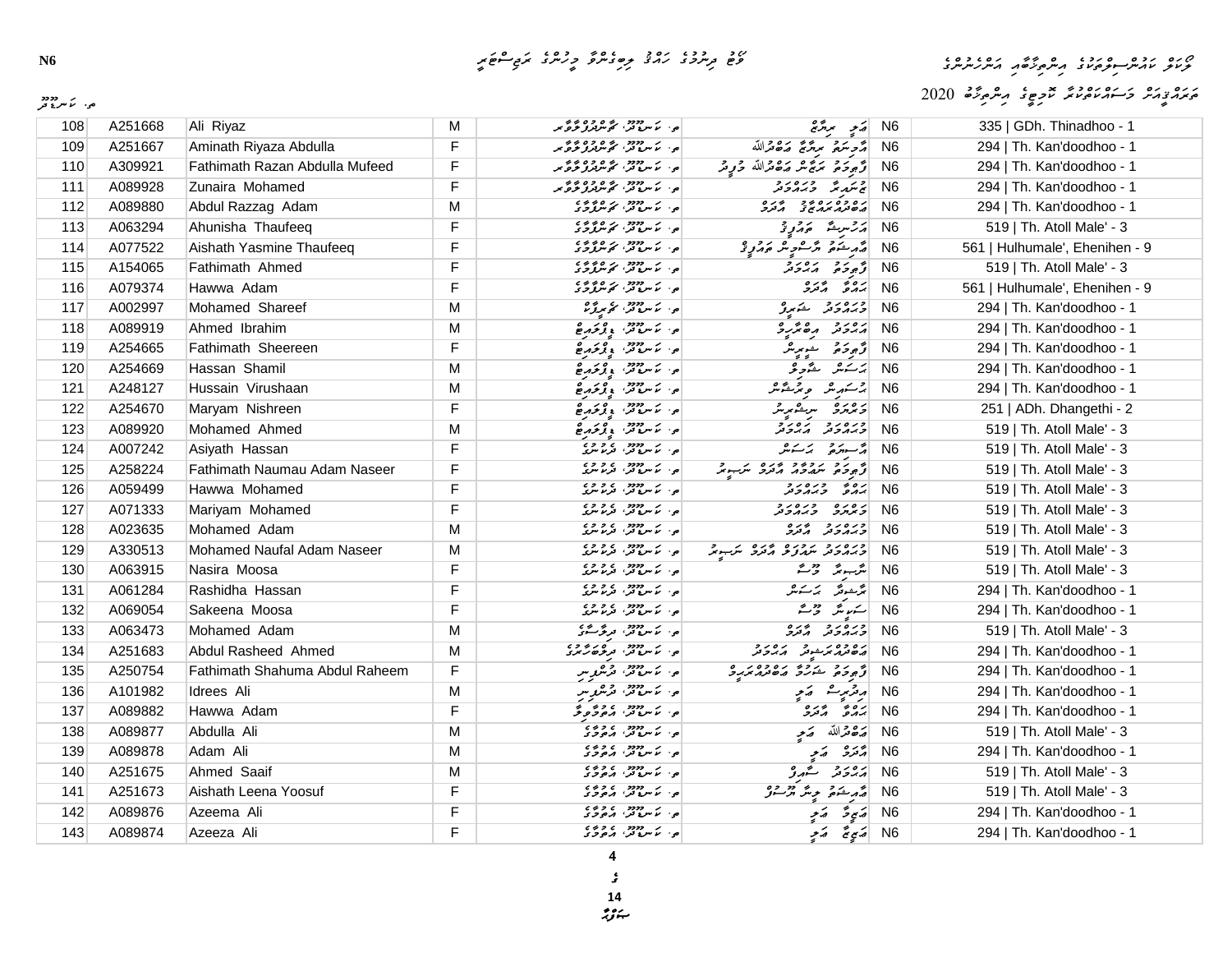می. ک*ر سر*و <del>در</del><br>می. کر سر ع قر

*ޯކަލް ކައުންސިލްތަކުގެ އިންތިޚާބާއި އަންހެނުންގެ ވޯ ލ*

*ތަރައްޤީއަށް މަސައްކަތްކުރާ ކޮމިޓީގެ އިންތިޚާބު 2020*

| 144 | A089879 | Fathimath Ali          | F  | ه کردود و ده و                                          | وحجوحكم الكامحي                            | N <sub>6</sub> | 294   Th. Kan'doodhoo - 1     |
|-----|---------|------------------------|----|---------------------------------------------------------|--------------------------------------------|----------------|-------------------------------|
| 145 | A251672 | Ismaail Ali            | м  | ه ۱۰ مودد ده وره و                                      | N6   م <i>رحوم وهي الم</i> حم              |                | 519   Th. Atoll Male' - 3     |
| 146 | A138313 | Zaeema Ali             | F  |                                                         | كالمجامية وأوالمح                          | N <sub>6</sub> | 519   Th. Atoll Male' - 3     |
| 147 | A248112 | Aishath Eymaan Ali     | F  | ه ۱۰ کالبرود در ورو<br>اما کالبرد کالبرانو کالبر        | N6   صَّەتِ شَمَّة الْمَحِرْ الْمَالْمِي   |                | 294   Th. Kan'doodhoo - 1     |
| 148 | A063029 | Ali Mohamed            | M  | أوسكس لاقترار والمحرج                                   | N6 <i>مَجِ وَبَهُوَوَتَر</i> ُ             |                | 294   Th. Kan'doodhoo - 1     |
| 149 | A095529 | Ihsana Abdul Rahman    | F  | ه ۱۵۲۰ ورود در دره<br>د ۱۷ سالو کل کردگر                | N6 مەشقىر مەھ <i>ىرە ئەرقى</i> ر           |                | 294   Th. Kan'doodhoo - 1     |
| 150 | A250652 | Ahmed Raviu            | M  | ه که ۱۳۶۲ وروپ                                          | أزرونه بمرور                               | N6             | 294   Th. Kan'doodhoo - 1     |
| 151 | A249454 | Aishath Hishma         | F  | لى ئەسىنەت كەشر <i>ە</i> ر ئەس                          | أور مشكاتها المرسطاني                      | N6             | 294   Th. Kan'doodhoo - 1     |
| 152 | A153840 | Ali Mahir              | M  | ه کامن دود. د و په و                                    | أەيج الحرار                                | N <sub>6</sub> | 294   Th. Kan'doodhoo - 1     |
| 153 | A250655 | Fathimath Yaana        | F  | لى ئەسىنى ئەرەپ                                         | أؤجرتم ترتثر                               | N6             | 294   Th. Kan'doodhoo - 1     |
| 154 | A250654 | Khadheeja Mahir        | F  | ه که ۱۶ وود و در                                        | أرَسِيعٌ وَرِيْرٌ                          | N <sub>6</sub> | 294   Th. Kan'doodhoo - 1     |
| 155 | A089894 | Shirmeena Abdul Rahman | F  | ه که ۱۶۶۵ و ده په                                       | شومرو شر ماه وه ره ده ه                    | N <sub>6</sub> | 294   Th. Kan'doodhoo - 1     |
| 156 | A076583 | Ahsim Moosa            | M  | ه ، ئاس دود.<br>من ئاس قرار بوسری                       | $23 - 22$ N6                               |                | 519   Th. Atoll Male' - 3     |
| 157 | A328127 | Aishath Lauza          | F  | ه ، مأس قرار من و مربع                                  | وأرشكم والمحمد                             | N <sub>6</sub> | 294   Th. Kan'doodhoo - 1     |
| 158 | A211996 | Aishath Moosa          | E  | ە ئەسىيەت دەھ                                           | $23 - 22 - 5$ N6                           |                | 294   Th. Kan'doodhoo - 1     |
| 159 | A061422 | Fareedha Hussain       | F  | ه . مأس يومبر من محرم .                                 | N6 كۆمچە پر ئەسكەر ئىگ                     |                | 294   Th. Kan'doodhoo - 1     |
| 160 | A211994 | Fathimath Moosa        | F  | ه ، ئاس دود. په مربع                                    | N6 <i>وُهِ دَهْ</i> وَ"                    |                | 294   Th. Kan'doodhoo - 1     |
| 161 | A217987 | Fathmath Lamha         | F  | ه . مأس يوجد من محمد من حالي                            | N6 <i>وُّجِوحَةً</i> تَحَرَّبُّ            |                | 294   Th. Kan'doodhoo - 1     |
| 162 | A132726 | Khadeeja Moosa         | F  | ه ، ئاس دور ، پوسی                                      | أركونج أأترجى                              | N <sub>6</sub> | 294   Th. Kan'doodhoo - 1     |
| 163 | A049695 | Zakariyya Hameed       | M  | ە ، ئەسەبىر، ئەرەنگ                                     | N6 تج <i>مَّ بعده مَّدَّ بَ</i> حَدِ مِرَّ |                | 294   Th. Kan'doodhoo - 1     |
| 164 | A089823 | Hawwa Abdul Rahman     | F  | ه ۱۶ مترون و در در در د                                 |                                            | N <sub>6</sub> | 294   Th. Kan'doodhoo - 1     |
| 165 | A089824 | Mohamed Abdul Rahman   | M  | ه ۷۰ مترود و در وران<br>مستعملاتها اور وترویزو برد      | כנסגב גםכסגם 20<br>כגובכת גםתותגבית        | N <sub>6</sub> | 568   Villimale' Ehenihen - 3 |
| 166 | A089853 | Aishath Abdulla        | E  | ه که من دود.<br>اما که کلامی از منتزل مرکز کرد که       | مەرشىق مەھىراللە                           | N <sub>6</sub> | 294   Th. Kan'doodhoo - 1     |
| 167 | A089858 | Hafsa Umar             | E  | ے میں دور ہے کہ دی ہے ۔<br>  یہ ماسی فراد کر سرفر سرچار | رەپ دىر                                    | N <sub>6</sub> | 294   Th. Kan'doodhoo - 1     |
| 168 | A007230 | Hassan Manik           | M  | ه کاموانی وسرمانه                                       | ئەسەئىرى ئىرى <i>رى</i>                    | N6             | 294   Th. Kan'doodhoo - 1     |
| 169 | A089854 | Khadeeja Umar          | F  | ه کاملانی وسرمانه                                       | تزمرج المرواحر                             | N <sub>6</sub> | 519   Th. Atoll Male' - 3     |
| 170 | A089856 | Mariyam Shakira        | F. | ه کامن دود. و مرد ۱۶۵۵                                  | N6 كَيْرْتَرْدْ شْرَبْدْ                   |                | 302   Th. Kin'bidhoo - 1      |
| 171 | A101234 | Gasim Moosa            | M  | ه کامودود و مرزود                                       | تخ سوم حقیقے                               | N <sub>6</sub> | 294   Th. Kan'doodhoo - 1     |
| 172 | A248117 | Rifaa Qaasim           | E  | ه کامودود و مرزود                                       | بروٌ وَ" — د                               | N <sub>6</sub> | 519   Th. Atoll Male' - 3     |
| 173 | A007290 | Adam Khaleel           | M  | ه که دوده وسره د                                        | دگری زَرِوْ                                | N <sub>6</sub> | 294   Th. Kan'doodhoo - 1     |
| 174 | A084808 | Khadeeja Ali           | F  | ه . م <i>ن سروده و سره ک</i>                            | تزميرة _ صَ مِرْ                           | N6             | 294   Th. Kan'doodhoo - 1     |
| 175 | A089807 | Mariyam Ali            | F  | ه . با سرود .<br>ه . با سروتر . و سره ی                 | ويوره كمبر                                 | N <sub>6</sub> | 294   Th. Kan'doodhoo - 1     |
| 176 | A084807 | Salma Ali              | F  |                                                         | استوقر ارتبع                               | N6             | 519   Th. Atoll Male' - 3     |
| 177 | A084805 | Salwa Ali              | F  | ه ، مأس دود.<br>مستعمل المعنى المحمد المحمد             | ستوقد الأجر                                | N <sub>6</sub> | 294   Th. Kan'doodhoo - 1     |
| 178 | A089809 | Shakeela Ali           | F  | ه ۱۰ کورود و سره د                                      | المشربانجن الكافر                          | N <sub>6</sub> | 294   Th. Kan'doodhoo - 1     |
| 179 | A084803 | Zareena Ali            | F  | ه که دده وسره د                                         | N6  تح بریٹر   ک <i>ے بو</i>               |                | 294   Th. Kan'doodhoo - 1     |

*5 ގެ*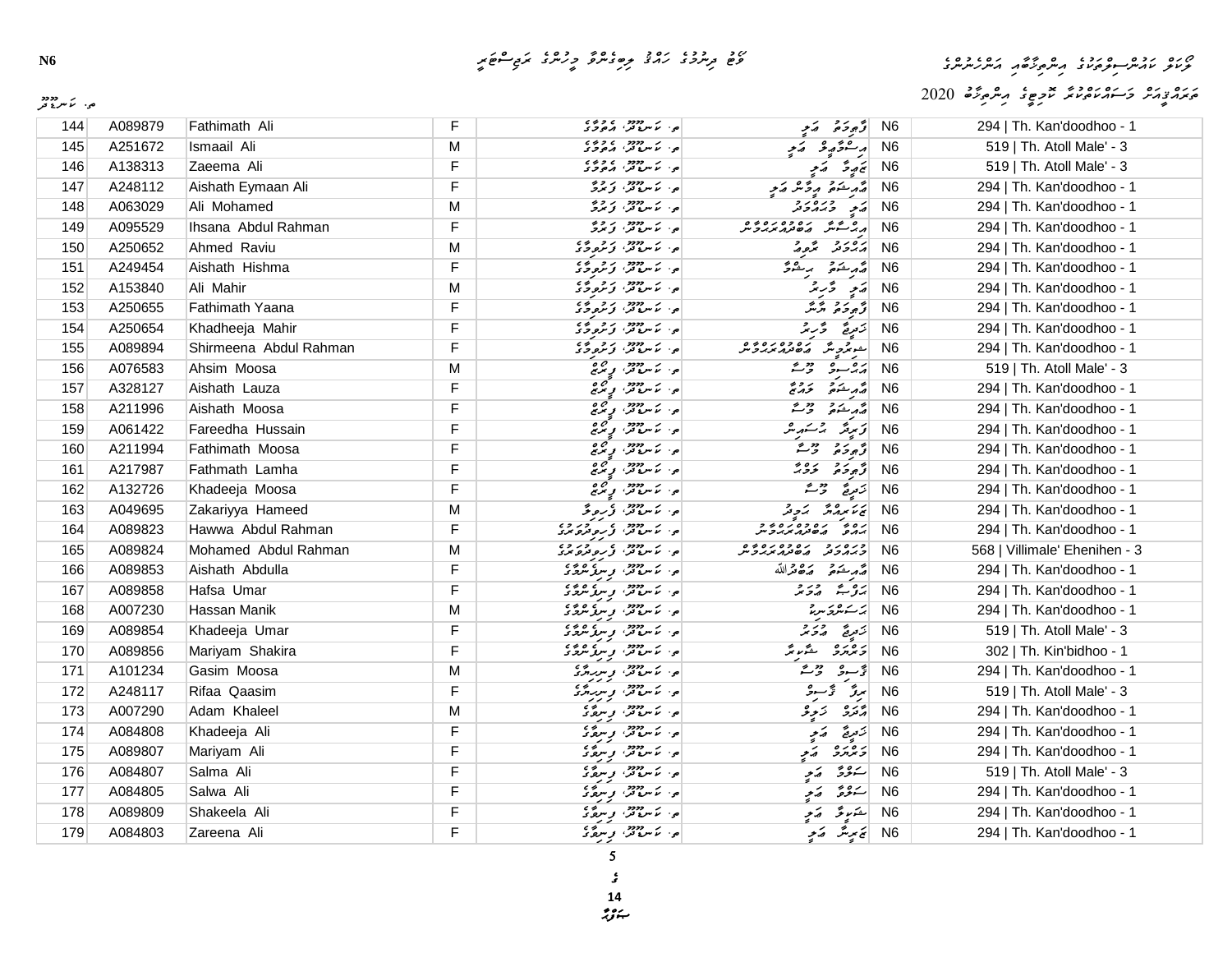*ޯކަލް ކައުންސިލްތަކުގެ އިންތިޚާބާއި އަންހެނުންގެ ވޯ ލ*

*ތަރައްޤީއަށް މަސައްކަތްކުރާ ކޮމިޓީގެ އިންތިޚާބު 2020*

| می کردود<br>می کردرو فر |         |                                  |   |                                                     |                                                  |                | خيرتر ونەترىن قوينىڭ ئارچى بەشمەنغا 2020<br>ئ |
|-------------------------|---------|----------------------------------|---|-----------------------------------------------------|--------------------------------------------------|----------------|-----------------------------------------------|
| 180                     | A166324 | Aishath Hanaan                   | F | ه کسی دوود دوود د د.<br>ه کاس فرانس کو برای در      | N6   مَدْمَسْمَعْ سَرَسْرَ مَرْ                  |                | 519   Th. Atoll Male' - 3                     |
| 181                     | A024198 | Aneesa Hassan                    | F | ه که دوود دورد و<br>ه کاس ترک فرکرد و               | N6 كەيىرىشە ئەسكەنلە                             |                | 519   Th. Atoll Male' - 3                     |
| 182                     | A248138 | Ahmed Aazem                      | м | ى ئەستۇقرا ئەسىرىم                                  | N6 <i>مَدْدَوْرٌ مُ</i> ّەرْ                     |                | 519   Th. Atoll Male' - 3                     |
| 183                     | A089935 | Aminath Fazna                    | F | ى ئەس دەس ئەسىر                                     | N6 أَمَّ <i>حَسَنَهُ وَيُحَ</i> مَّرَ            |                | 519   Th. Atoll Male' - 3                     |
| 184                     | A248131 | Fathmath Nashaa                  | F | ى ئەس دەس ئەسىر                                     | N6 تَ <i>جِوحَةُ</i> سَرَيْتُهُ                  |                | 519   Th. Atoll Male' - 3                     |
| 185                     | A252250 | Maryam Nazfa                     | F | ى ئەستەت ئەسىر                                      | N6 كەب <i>ترىرى بىرى ئى</i>                      |                | 270   M. Dhiggaru - 1                         |
| 186                     | A257913 | Mohamed Arshad                   | M | ى ئەستەتر، ئەسىر                                    | ورەرو كەشكە                                      | N6             | 519   Th. Atoll Male' - 3                     |
| 187                     | A063419 | Zakariyya Abdul Azeez            | M | ى ئەستەتر، ئەسىر                                    | ב בית הפינים בי                                  | N6             | 519   Th. Atoll Male' - 3                     |
| 188                     | A061620 | Ahmed Mahmood                    | М | ه ، ئاس دود مى درە مەھ                              | N6 <i>ړېږي وچينې</i>                             |                | 294   Th. Kan'doodhoo - 1                     |
| 189                     | A089804 | Aishath Ahmed                    | F | ه ، كاس دود من داره ره ديگر                         | N6 مُم شَمَّ مَدَّدَتْر                          |                | 294   Th. Kan'doodhoo - 1                     |
| 190                     | A089805 | Anaa Ahmed                       | F | ە سىرەدە مەدەرە ھەم                                 | N6 كَمَدَّرْ كَمَدْكَرْمْرْ                      |                | 519   Th. Atoll Male' - 3                     |
| 191                     | A250519 | Mohamed Nafiu                    | м | ه ، با مرددو می ورو مرد هم                          | ورەرو شرە                                        | N6             | 294   Th. Kan'doodhoo - 1                     |
| 192                     | A089806 | Moosa Ahmed                      | M | ه ، كاس دود من داره ره ده بر                        | روم پرورو                                        | N6             | 519   Th. Atoll Male' - 3                     |
| 193                     | A089937 | Nasreena Ali                     | F | ى ئاسەدە 2010 قايرىنى                               | N6   سَرَڪْمِرِسَّر - صَعِ                       |                | 294   Th. Kan'doodhoo - 1                     |
| 194                     | A089808 | Sana Ahmed                       | F | ى ئاس دەھرەر ئەرگە ئاس ئەھ                          | تۇش كەردىتى                                      | N6             | 519   Th. Atoll Male' - 3                     |
| 195                     | A248128 | Abdulla Naafiz                   | М | ه که پیوه ۱۶۵۵                                      | N6 كَرْحْقْرْاللّه شَمْرُهْ                      |                | 519   Th. Atoll Male' - 3                     |
| 196                     | A254672 | Ahmed Najih                      | M | ه که موجود ۱۵۵۵<br>د که موقع و د د کار              | N6 كەش <sup>ى</sup> رىقى ئىگى <i>ن</i> ى         |                | 519   Th. Atoll Male' - 3                     |
| 197                     | A089921 | Ali Nasihu                       | M | ه ، ئاس دود ، وه ده                                 | N6   رَمِ سَرَ- ثَرُ                             |                | 519   Th. Atoll Male' - 3                     |
| 198                     | A089922 | <b>Ismail Shareef</b>            | M | ه ۱۵۶۵ وره<br>مساحد ديگر                            | N6 مەش <i>ۇم</i> ۇ خىرۇ                          |                | 294   Th. Kan'doodhoo - 1                     |
| 199                     | A248129 | Mohamed Naadhih                  | M | ه ۱۵۶۵ وره<br>د کامن تر، ۶۶ ولا                     | N6 ديرورو سگيريز                                 |                | 519   Th. Atoll Male' - 3                     |
| 200                     | A258222 | Ahmed Ihsan                      | М | ه كاستعمر وروز                                      | N6 كەبرى قىر مەرشىشىر                            |                | 294   Th. Kan'doodhoo - 1                     |
| 201                     | A258221 | Fauziyya Ibrahim                 | F | ه کاس دوره و برگرده                                 | N6 زَرۡ مِیۡ مِنۡ مِعۡ مِنۡ مِنَ                 |                | 294   Th. Kan'doodhoo - 1                     |
| 202                     | A061548 | Hawwa Zahira                     | F | ه کاس دوره و برگرده                                 | N6 <i>يَدُوَّة</i> جَرِيْرَ                      |                | 294   Th. Kan'doodhoo - 1                     |
| 203                     | A258223 | Ramzeena Ibrahim                 | F | ه ۱۰ متروفر و مرموکرد ه                             | N6 <i>بَدْدْ بِي مَّا مِنْ مِّدْرِدْ</i>         |                | 294   Th. Kan'doodhoo - 1                     |
| 204                     | A089862 | Adam Mohamed                     | M | פי עיתכר כמידור ביטי<br>פי עיתכתי ביביות ביניבצ     | N6 كەتىر <i>ى جەمم</i> ەتەر                      |                | 258   V. Fulidhoo - 1                         |
| 205                     | A078181 | Akif Mohamed                     | М | ه ۱۵ میلاد ورو در ۲۵ ورو<br>۲۰ میلانس و میلامین     | N6 مُمَارٌ وَيَهْدَوَنَّهُ                       |                | 519   Th. Atoll Male' - 3                     |
| 206                     | A089863 | Sofiyya Mohamed                  | F | ه ۱۵ مود دره ۲۶۵ ورو در ۲۵<br>ه امکس تراکز مسلم سرچ | N6 بنورش ديرونر                                  |                | 519   Th. Atoll Male' - 3                     |
| 207                     | A114791 | Nasrath Mohamed                  | F | ه کاموده ووځین                                      | ش عرد وره در                                     | N6             | 294   Th. Kan'doodhoo - 1                     |
| 208                     | A086713 | Nazuhath Mohamed                 | F | ى ئەسەدەر دەھكەس                                    | برور وره در                                      | N6             | 294   Th. Kan'doodhoo - 1                     |
| 209                     | A251693 | Adam Hanim                       | M | ە ئەس دەس ئ <sub>ە</sub> رە ئ                       | N6 گەنترى گەرگە                                  |                | 294   Th. Kan'doodhoo - 1                     |
| 210                     | A153125 | Ibrahim Rasheed                  | M | ە بە ئەس ئۇرۇغ                                      | الاھەتگرىدى كەسىدىگر                             | N <sub>6</sub> | 235   AA. Thoddoo - 2                         |
| 211                     | A258246 | Asfakh Ibrahim                   | M | ه ، ئاس دود. كەسدە كە                               | ړ هغور د هغربه                                   | N6             | 561   Hulhumale', Ehenihen - 9                |
| 212                     | A373559 | Fathimath Naishaan Mohamed Sobah | F |                                                     | و و د و سر مشر و داد و د ده و است د دود و د در د | N6             | 294   Th. Kan'doodhoo - 1                     |
| 213                     | A154301 | Mohamed Afrah                    | M | ه ، ئاس دود. كەسدە كە                               | N6 دېمگرې کړه <i>مگر</i>                         |                | 519   Th. Atoll Male' - 3                     |
| 214                     | A391849 | Mohamed Naailu                   | M | ە ئەستۇق ئەسدە                                      | ورەرو شەۋ                                        | N6             | 519   Th. Atoll Male' - 3                     |
| 215                     | A058887 | Nazima Abdul Azeez               | F | ە ئەستەتر، ئەسەر                                    | شرە ئەھەر ئەرە                                   | <b>N6</b>      | 519   Th. Atoll Male' - 3                     |

*6 ގެ*

**14**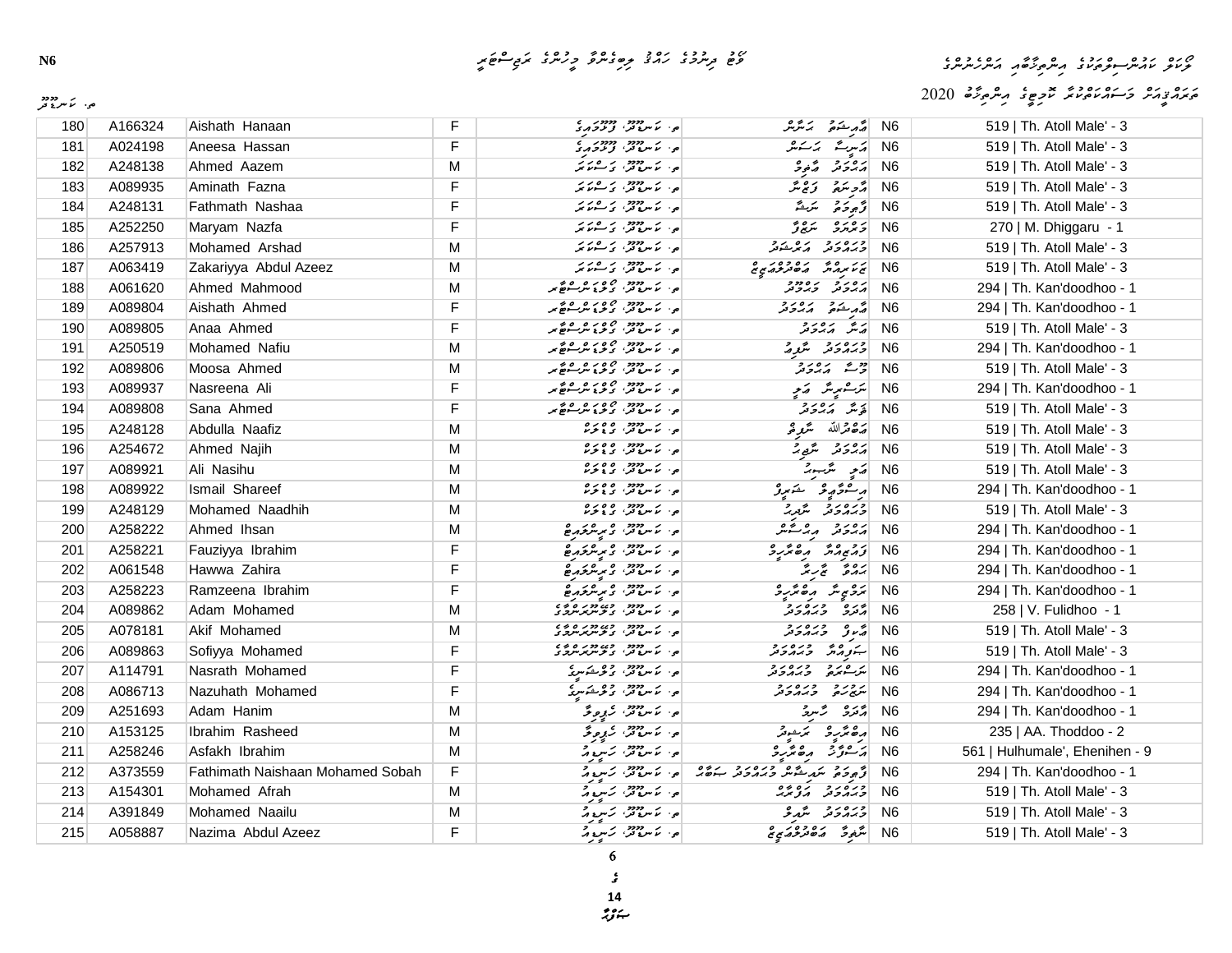*ރީ ޓަ ޖިސް ރަ ގެ ން ހު މީ ވާ ން ގެ ބި ލި ޤު އް ހަ ގެ މު ދިނު ޓު ވޯ*

<del>خرىكى ئام.ش بوھەندى مەشھەردە مەشرىتىرىش ئا</del> *2020 ބު ތިޚާ އިން ގެ ޓީ މި ކޮ ރާ ކު ތް ކަ އް ސަ މަ ށް އަ ޤީ އް ރަ ތަ*

| می ترمزغ قر |         |                            |             |                                                                                                                                                                                                                                  |                                                                       |                | シース・ランド・シート<br>$\bullet$       |
|-------------|---------|----------------------------|-------------|----------------------------------------------------------------------------------------------------------------------------------------------------------------------------------------------------------------------------------|-----------------------------------------------------------------------|----------------|--------------------------------|
| 216         | A128355 | Mohamed Rasheed            | M           | ە ، ئەستەتر، زېڭرىشە                                                                                                                                                                                                             | ورەرو كەنبەتر                                                         | N <sub>6</sub> | 294   Th. Kan'doodhoo - 1      |
| 217         | A089813 | Aishath Jaufar             | F           |                                                                                                                                                                                                                                  | أمار المسكومي والمتحارث والمحر                                        | N6             | 294   Th. Kan'doodhoo - 1      |
| 218         | A089812 | Jaufar Moosa               | M           | ه ۱۰ کمبروی در دره<br>اما کمبروتش گروی                                                                                                                                                                                           | $23 - 252 = 10$                                                       |                | 294   Th. Kan'doodhoo - 1      |
| 219         | A089849 | Salma Jaufaru              | F           |                                                                                                                                                                                                                                  | سرور محمدتونز                                                         | N <sub>6</sub> | 294   Th. Kan'doodhoo - 1      |
| 220         | A025320 | Ahmed Khaleel              | M           | ه ۱۰ کامل ۲۶۵ وروپه<br>د کامل لري                                                                                                                                                                                                | رور د زېږو                                                            | N6             | 519   Th. Atoll Male' - 3      |
| 221         | A138422 | Aishath Yoosuf             | F           | ه ۱۵۶۰ ورود ور<br>ه کامن فرا ره موفروی                                                                                                                                                                                           | ە ئەرسىنى ھەر دە                                                      | N <sub>6</sub> | 519   Th. Atoll Male' - 3      |
| 222         | A250485 | Aishath Shiyana Zahir      | F           | ه ۱۰ کمبر در ۲۵۶۲ وروپور و در ۲۵۶۲ وروپور و در ۱۳۵۴ وروپور و در ۱۳۵۴ وروپور و در ۲۵ کلو کوچار و در ۲۵ کلو کلو                                                                                                                    | لەر ئىككى ئىسرىگىنى ئىمار بىر                                         | N <sub>6</sub> | 519   Th. Atoll Male' - 3      |
| 223         | A250487 | Asiyath Shiuna Zahir       | F           | ه ۱۰ کمبر در ۲۶۶<br>۲۰ کمبر در ایران                                                                                                                                                                                             | أَمُرْ سَيَرُو مُ شَيْرٍ مِنْ يَمْ رَبِّرٍ                            | N6             | 294   Th. Kan'doodhoo - 1      |
| 224         | A089801 | Khadeeja Mohamed           | F           | ه ۱۵۶۰ ورود ور<br>ه کامن فرا ره موفروی                                                                                                                                                                                           | N6   زَمَرِيَّ = دُبَرُودَوْرَ                                        |                | 519   Th. Atoll Male' - 3      |
| 225         | A089802 | Raziyya Yoosuf             | F           | ه ۱۰ کمبر دور ورود در در در در د                                                                                                                                                                                                 | $\begin{pmatrix} 0 & 2 & 2 \\ 2 & -2 & 2 \\ 1 & -2 & 2 \end{pmatrix}$ | N6             | 294   Th. Kan'doodhoo - 1      |
| 226         | A083777 | Seema Zahir                | F           | ه ۱۰ کمبر در ۲۶۶<br>۲۰ کمبر در ایران مرکز در                                                                                                                                                                                     | سوقت تج سر تمر                                                        | N <sub>6</sub> | 519   Th. Atoll Male' - 3      |
| 227         | A081933 | Shifna Zahir               | F           | ه ۱۰ کمبر در ۲۶۶<br>۲۰ کمبر در ایران مرکز در                                                                                                                                                                                     | ے واگر گا ہے کہ ہے                                                    | N <sub>6</sub> | 519   Th. Atoll Male' - 3      |
| 228         | A254922 | Abdul Jaleel Yoosuf        | M           | י מייעש בין ביט בי<br>ים יי מייעש בין ומיי <i>ע</i> ביב                                                                                                                                                                          | رە دەر دەر دە دە                                                      | N <sub>6</sub> | 294   Th. Kan'doodhoo - 1      |
| 229         | A248130 | Abdul Latheef Yoosuf       | M           | ه ۷۰ میلاده<br>۲۰ ماس کر او برگردی                                                                                                                                                                                               | גם כסבת פי ידי בם                                                     | N <sub>6</sub> | 294   Th. Kan'doodhoo - 1      |
| 230         | A257115 | <b>Ahmed Haneef Yoosuf</b> | M           | ه ۷ موسود و در ۲۵۵۵<br>۲ موسود استرات                                                                                                                                                                                            | N6   رَيْرَوَتْرَ بَرْسِرْدْ بْرْسْتْرْ                               |                | 294   Th. Kan'doodhoo - 1      |
| 231         | A257111 | Ali Hamdhoon               | M           | ه ۷۰ موسیقی از میگردی<br>۲۰ ماسی فرا از میگردی                                                                                                                                                                                   | N6   رَ <sub>ّحِ</sub> بَرْدْتَرْسْر                                  |                | 519   Th. Atoll Male' - 3      |
| 232         | A254920 | Gamarunnisa                | F           | ه ۱۰ کوروو در ۲۵۵ و د<br>ه ۱۰ کوسونه تر در مرفوری                                                                                                                                                                                | N6 كۆكەمەرىگە                                                         |                | 294   Th. Kan'doodhoo - 1      |
| 233         | A254921 | Mohamed Mamdhooh           | M           | ه که دودو وروپه وي.<br>د کاس کران د برترو و                                                                                                                                                                                      | כנסנכ נסמם<br>כגונכנג ככנג                                            | N <sub>6</sub> | 561   Hulhumale', Ehenihen - 9 |
| 234         | A254919 | Yoosuf Hussain             | M           |                                                                                                                                                                                                                                  | در ده د سکه ش                                                         | N6             | 294   Th. Kan'doodhoo - 1      |
| 235         | A081229 | Abdulla Fiyaz              | M           | ہ کے 1225 – 2020ء<br>می کاس فرائن کے سرھ 2ر                                                                                                                                                                                      | ە ھەقىراللە بورگرىشە                                                  | N6             | 519   Th. Atoll Male' - 3      |
| 236         | A081230 | Adam Fiyaz                 | M           | ם יי מייע ברבי המיישים ביביאים<br>יום יו מייע בייע ביו המייע ביו המייע ביו המייע ביו המייע ביו המייע ביו המייע ביו המייע ביו המייע ביו המייע ביו                                                                                 | أثرتره وتركث                                                          | N6             | 519   Th. Atoll Male' - 3      |
| 237         | A049543 | Adam Naseer                | M           | ם יי מייע ברבי המייחים ביביאים ביו המייע ביו המייע ביו המייע ביו המייע ביו המייע ביו המייע ביו המייע ביו המייע<br>המייע ביו המייע ביו המייע ביו המייע ביו המייע ביו המייע ביו המייע ביו המייע ביו המייע ביו המייע ביו המייע ביו  | أركرو الكرسور                                                         | N6             | 519   Th. Atoll Male' - 3      |
| 238         | A077837 | Asiyath Adila              | F           | ם יי מייע ברי היה ביטורי ביו היה ביו היה ביו היה ביו היה ביו היה ביו היה ביו היה ביו היה ביו היה ביו היה ביו ה<br>היה מייע ביו היה ביו היה ביו היה ביו היה ביו היה ביו היה ביו היה ביו היה ביו היה ביו היה בין היה בין היה בין ה | ئەسسىرى ئەرگى                                                         | N6             | 519   Th. Atoll Male' - 3      |
| 239         | A132453 | Hawwa Shazla               | F           | ه که دوود د ه د ده د                                                                                                                                                                                                             | پروژ شکھ گر                                                           | N6             | 519   Th. Atoll Male' - 3      |
| 240         | A059674 | Ibrahim Fiyaz              | м           | ہ کسی دوود ہے کہ دی ہے<br>اس کا سرو تر ان کے سری برای                                                                                                                                                                            | N6 رەمگرىر روگ ھ                                                      |                | 519   Th. Atoll Male' - 3      |
| 241         | A251032 | Mariyam Zulfa Rashad       | F           | ه که دود د ده ده د                                                                                                                                                                                                               | كەرە دەۋ بەيئى                                                        | N6             | 519   Th. Atoll Male' - 3      |
| 242         | A076154 | Zulaikha Rashad            | F           | ہ کسی دوود ہے کہ دی ہے<br>اس کا سرو تر ان کے سری برای                                                                                                                                                                            | ج تر در گر بر کرد کر                                                  | N6             | 519   Th. Atoll Male' - 3      |
| 243         | A089837 | Afeefa Abdul Azeez         | F           | ه کامن دود کام برگان                                                                                                                                                                                                             | <i>ړو ده ده ده پ</i> وځ                                               | N <sub>6</sub> | 519   Th. Atoll Male' - 3      |
| 244         | A251702 | Ahmed Alif                 | M           | ه کامن دود کام برگاه کام                                                                                                                                                                                                         | N6 <i>أَدُبْدُوَنْ أَدُونْ</i>                                        |                | 519   Th. Atoll Male' - 3      |
| 245         | A075919 | Ali Rasheed                | M           | ہ کا سرورود کے مورد کا                                                                                                                                                                                                           | N6   رَمِ - مَرْشِيقَر                                                |                | 294   Th. Kan'doodhoo - 1      |
| 246         | A218715 | Hawwa Moosa                | $\mathsf F$ | ه ۱۰ کامل ۱۶۶۶<br>ه ۱۰ کامل فر) او کام برگ                                                                                                                                                                                       | ره و دع                                                               | N6             | 294   Th. Kan'doodhoo - 1      |
| 247         | A251696 | Mohamed Arif               | M           | ه کامرودو کامرون                                                                                                                                                                                                                 | ورەرو ھىر                                                             | N6             | 519   Th. Atoll Male' - 3      |
| 248         | A089886 | Thahmeena Adam             | $\mathsf F$ | ه ۱۰ کامل ۱۶۶۶<br>ه ۱۰ کامل فر) او کام برگ                                                                                                                                                                                       | ەر ئەسىر ئەترە                                                        | N <sub>6</sub> | 519   Th. Atoll Male' - 3      |
| 249         | A089841 | Khadheeja Ismail           | F           | ه ۱۰ کامروژو د کام در ۱۶۵۶<br>او امکامرو فرا افغان مرکز د                                                                                                                                                                        | N6 زَمِرِيَّ مِ <sup>ر</sup> ْدَّمُ وَمُ                              |                | 294   Th. Kan'doodhoo - 1      |
| 250         | A251663 | Fathmath Inasha            | F           | ە ، ئەستەتر، ئەسرىگە                                                                                                                                                                                                             | N6   <i>وَّجودَة م</i> سَّرْتُهُ                                      |                | 294   Th. Kan'doodhoo - 1      |
| 251         | A251664 | Hawwa Reesha               | F           | ە ، ئەس دەر.<br>مۇ ، ئاس قرار ئاسرىرى                                                                                                                                                                                            | N6 كَدْرُمَّ مِرْئَةً.                                                |                | 294   Th. Kan'doodhoo - 1      |

7<br>**گ**<br>14

*ޞަފްޙާ* **14**

**N6**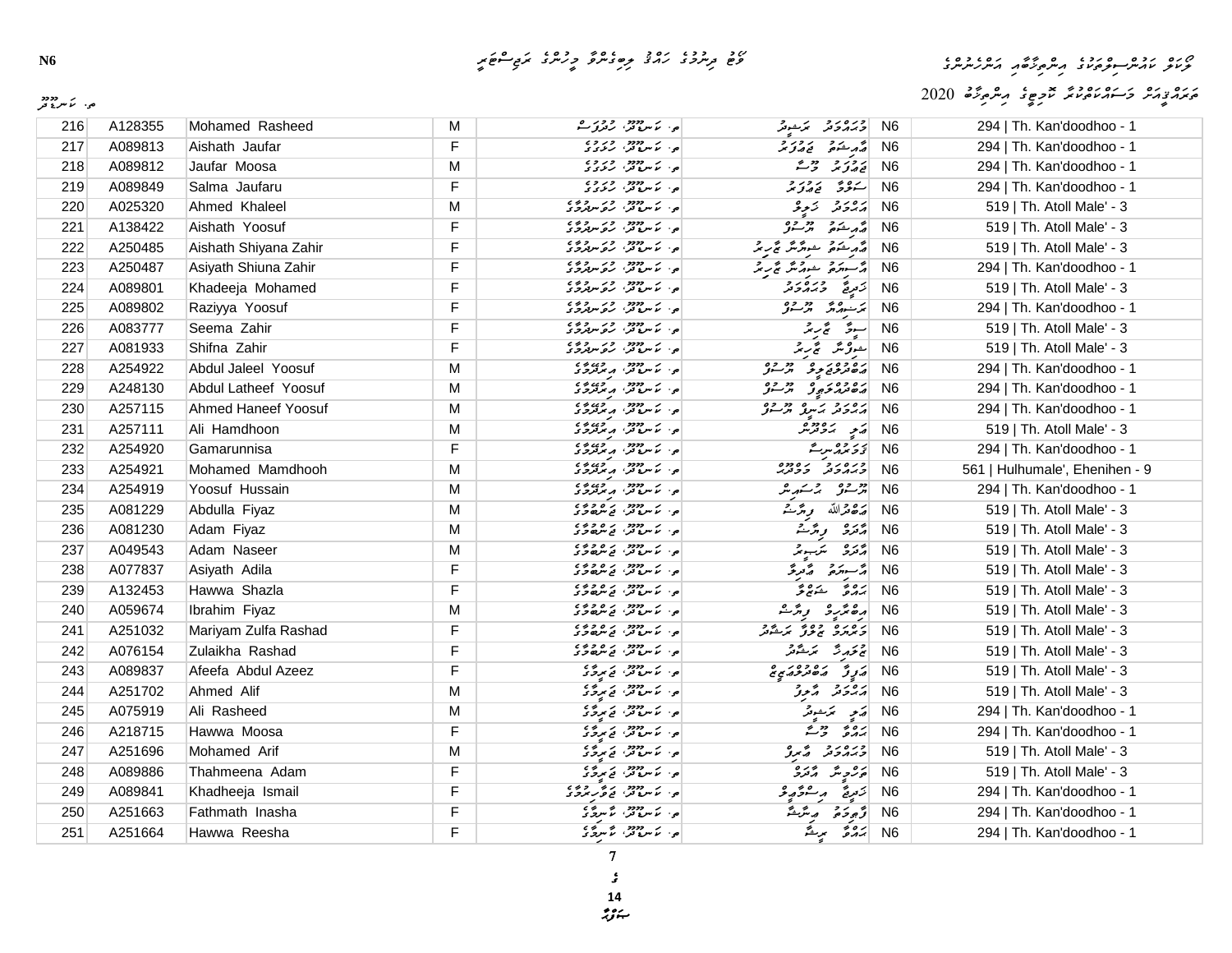*ޯކަލް ކައުންސިލްތަކުގެ އިންތިޚާބާއި އަންހެނުންގެ ވޯ ލ ތަރައްޤީއަށް މަސައްކަތްކުރާ ކޮމިޓީގެ އިންތިޚާބު 2020*

| می کردود<br>می کامر دو فر |         |                       |             |                                                                                        |                                             |                | خيرته ومتر الاستهزاء للمرادع المرادع المرجوزة الملاكلا |
|---------------------------|---------|-----------------------|-------------|----------------------------------------------------------------------------------------|---------------------------------------------|----------------|--------------------------------------------------------|
| 252                       | A248113 | Mariyam Masha         | F           | ە ، ئەسمەتر، ئەسرى                                                                     | كرەرە ئەڭ                                   | N6             | 561   Hulhumale', Ehenihen - 9                         |
| 253                       | A089869 | Zunaira Hassan        | F           | ە ، ئەستەتر، ئەسرى                                                                     | ى ئىرىم ئەسكەش                              | N6             | 294   Th. Kan'doodhoo - 1                              |
| 254                       | A089900 | Mariyam Khaleela      | F           | ه کاملاتر این کامل مرد کرد                                                             | تر ہ بر ہ<br>محمد مرکز<br>تزوی              | N6             | 294   Th. Kan'doodhoo - 1                              |
| 255                       | A251970 | Rasheeda Adam         | F           | ە بە ئەس ئەس ئىر                                                                       | كرشوش كرقرو                                 | N6             | 294   Th. Kan'doodhoo - 1                              |
| 256                       | A251972 | Yoosuf Riyaz          | M           | ە بە ئەس ئەس ئەس                                                                       | وزیرو پروگ                                  | N6             | 519   Th. Atoll Male' - 3                              |
| 257                       | A251971 | Zaheena Ibrahim       | F           | ە · ئەسمەت ئەسمەتتى ئە                                                                 | كاريش مقترره                                | N6             | 294   Th. Kan'doodhoo - 1                              |
| 258                       | A089792 | Zulaikha Adam         | F           | ە ·   ئەسرەت ئەس ئىرى                                                                  | تح تحمد تحمد محمدة المحمدة                  | N6             | 294   Th. Kan'doodhoo - 1                              |
| 259                       | A248102 | Mariyam Shaufaa       | F           | ە ، ئاسقاق ئايرىگە                                                                     | $5.22$ $-2.72$ $-16$                        |                | 519   Th. Atoll Male' - 3                              |
| 260                       | A060436 | Fathimath Khaleela    | F           | ى ئەستۇق ئىرىشۇ                                                                        | N6 گەچ قىم ئىمب                             |                | 294   Th. Kan'doodhoo - 1                              |
| 261                       | A050055 | Mohamed Zahir Hussain | М           | لى ئەس دەم ئىر ئىكەن ئىس ئىس                                                           | ورەرو ئەرىر رئىس ھ                          | N6             | 294   Th. Kan'doodhoo - 1                              |
| 262                       | A082906 | Ahmed Mohamed         | M           | پر سر پیدر دی تا سرچ کا                                                                | גפגב כגם בב<br>הגבע כגהכע                   | N6             | 294   Th. Kan'doodhoo - 1                              |
| 263                       | A084821 | Aishath Muna          | F           | ه ۱۰ ماسود براسمبرد کار                                                                | N6 گەرىش <i>ەق ۋىگ</i> ر                    |                | 294   Th. Kan'doodhoo - 1                              |
| 264                       | A084820 | Aminath Mohamed       | F           | پر سر پیدر دی تا سرچ کا                                                                | N6 <i>مُحسَنَّعْ</i> حَ <i>مَدْهُ حَ</i> دَ |                | 294   Th. Kan'doodhoo - 1                              |
| 265                       | A077563 | Fathulla Mohamed      | M           | ه کامن دود. کامروی                                                                     | N6 زَحْرْ بَهْ اللّه وَبَرْ مِرْدَ مَرْ     |                | 519   Th. Atoll Male' - 3                              |
| 266                       | A086667 | Hashim Mohamed        | M           | ە بە ئەس ئۆز ئەسرىتى ئە                                                                | گِشو ورەرو                                  | N6             | 519   Th. Atoll Male' - 3                              |
| 267                       | A089800 | Khadeeja Mohamed      | F           | ه کامن دود. کامروی                                                                     | N6 كَتَعِيقٌ وَيَرَمُّرْوَمَرُ              |                | 294   Th. Kan'doodhoo - 1                              |
| 268                       | A084819 | Mahmood Mohamed       | M           | ەس ئەسىردە ئەسرى                                                                       | נפחר כנסנב<br>כגבת כגובת                    | N6             | 519   Th. Atoll Male' - 3                              |
| 269                       | A250477 | Mariyam Vasma         | F           | ە بە ئەس دەم ئەس ئايرى ئ                                                               | رەرە كەشۇ                                   | N6             | 519   Th. Atoll Male' - 3                              |
| 270                       | A254676 | Ismail Nabeeh         | M           | ى ئاس دەھ ئاشىرە ئى                                                                    | م شۇمۇ سەر                                  | N6             | 519   Th. Atoll Male' - 3                              |
| 271                       | A089924 | Khadeeja Ali          | F           | ى ئەسمەت ئاشىرە ئى                                                                     | زَمِرةٌ = مَ مِ                             | N6             | 294   Th. Kan'doodhoo - 1                              |
| 272                       | A040083 | Moosa Rasheed         | М           | ى ئەسرەت ئايرىدو ئ                                                                     | الر <sup>وم</sup> كرشونر                    | N6             | 294   Th. Kan'doodhoo - 1                              |
| 273                       | A151046 | Visham Ahmed          | M           | ى ئەسرەت ئائىرىدۇ.                                                                     | وشگرق كەردىق                                | N6             | 294   Th. Kan'doodhoo - 1                              |
| 274                       | A025205 | Yoosuf Ali            | М           | ى ئەسەدە ئەتەبدە ئ                                                                     | دو ده و که پو                               | N <sub>6</sub> | 294   Th. Kan'doodhoo - 1                              |
| 275                       | A251868 | Abdul Raheem Abdulla  | M           | ه که دده تروی                                                                          | رە دەپرە برە ئراللە                         | N6             | 239   AA. Mathiveri - 1                                |
| 276                       | A087191 | Ahmed Shareef         | M           | ه که دوده و ده و                                                                       | أرەر ئىسىرى                                 | N6             | 294   Th. Kan'doodhoo - 1                              |
| 277                       | A087192 | Aishath Shaira        | F           | ه ۱۰ کالروزو در دره در کال کرد کرد.<br>در ایران کالمری کال کرد کرد کرد                 | لەرمىنى مىقدىم                              | N6             | 519   Th. Atoll Male' - 3                              |
| 278                       | A251871 | Azuma Abdul Raheem    | $\mathsf F$ | ه ۷۰۰ دود.<br>۲۰۰ سره تر، ما ترو ک                                                     | 222 2010 222                                | N6             | 294   Th. Kan'doodhoo - 1                              |
| 279                       | A251870 | Fathmath Shaduna      | F           |                                                                                        | N6 أَوَّجْرَحْتُمْ شَّمْتَرْسَّرْ           |                | 294   Th. Kan'doodhoo - 1                              |
| 280                       | A248118 | Fathmath Suma         | F           | ه ۱۰ کوروز در دره در ۲۵ کوری<br>در کورگوری کورگوری                                     | تۇيوخو سۇ                                   | N6             | 519   Th. Atoll Male' - 3                              |
| 281                       | A087189 | Hawwa Zahira          | F           |                                                                                        | أبرواق المجاراني                            | N6             | 294   Th. Kan'doodhoo - 1                              |
| 282                       | A089852 | Aishath Fazna         | F           | ه کامندود تهریدی                                                                       | N6   پژمر ش <i>تمو ز</i> مح مگر             |                | 294   Th. Kan'doodhoo - 1                              |
| 283                       | A035659 | Mohamed Shakir Adam   | м           | ם יותר מי בתפינגם                                                                      | ورود و شرح می                               | N6             | 294   Th. Kan'doodhoo - 1                              |
| 284                       | A089845 | Adhila Ibrahim        | F           | ه کامودد محمودی و<br>ه کامود ترکوی                                                     | ړ تر ته د ځمکړې د                           | N6             | 294   Th. Kan'doodhoo - 1                              |
| 285                       | A089847 | Aishath Ibrahim       | F           | ه کسی دورد او در در در در باشد به ایران کند.<br>امواد که کسی به قبل کند ایران کند که ک | 5, 50, 51, 50                               | N6             | 294   Th. Kan'doodhoo - 1                              |
| 286                       | A089843 | Asima Ibrahim         | F           | ه کردود محمولات<br>ه کسي فرگ څونو                                                      | $3\overline{3}$                             | N6             | 294   Th. Kan'doodhoo - 1                              |
| 287                       | A084500 | Azeeza Ibrahim        | F           | ه که دوود و دره د                                                                      | N6 <i>مَبِيعُ مِ</i> صَمَّرِ حَ             |                | 519   Th. Atoll Male' - 3                              |

*8 ގެ*

**14**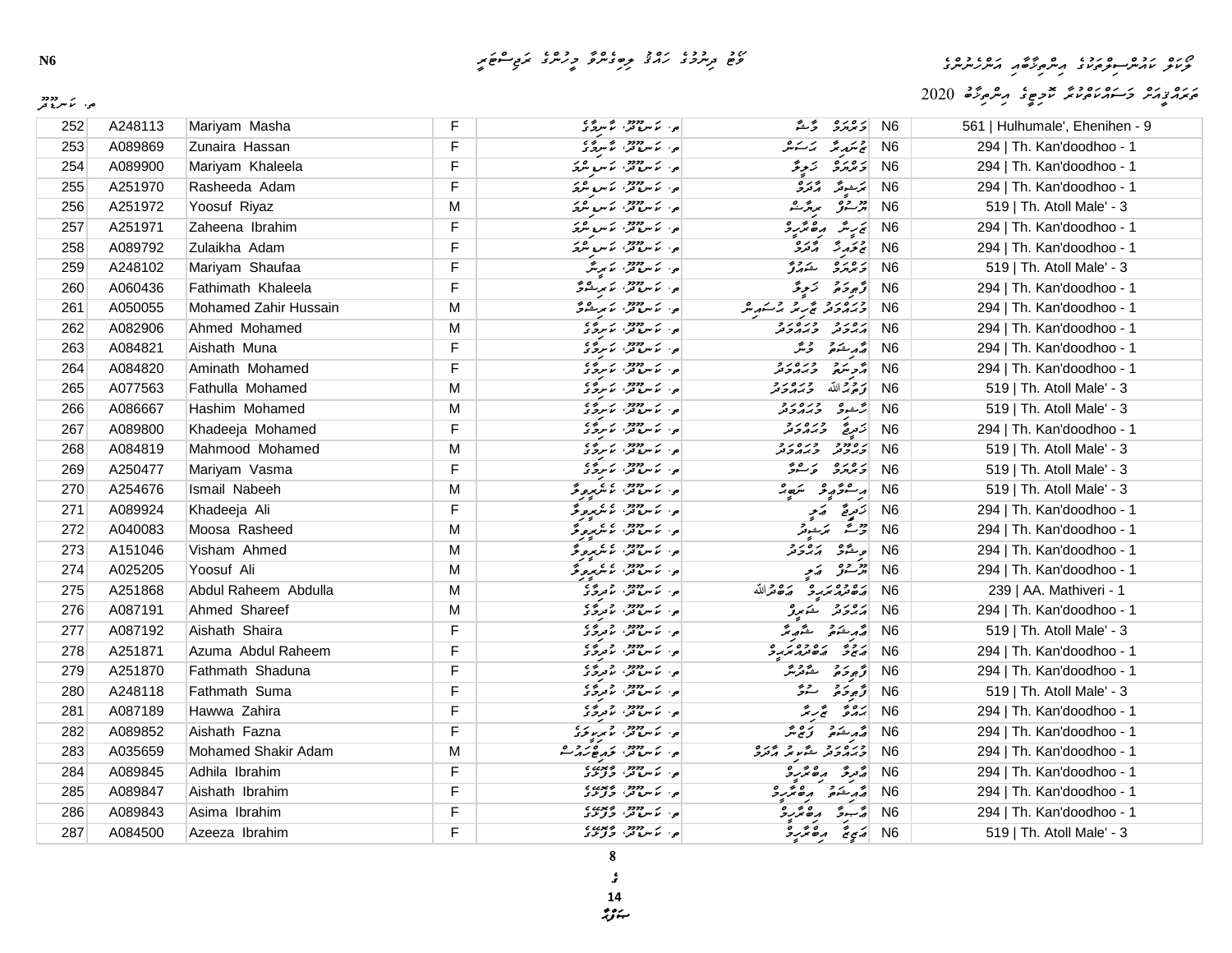*ޯކަލް ކައުންސިލްތަކުގެ އިންތިޚާބާއި އަންހެނުންގެ ވޯ ލ ތަރައްޤީއަށް މަސައްކަތްކުރާ ކޮމިޓީގެ އިންތިޚާބު 2020*

| م. کمبر دودو<br>م. کمبر <u>و</u> فر |         |                       |   |                                                                    |                                                                                                    |                | خيرتر ونستر متوسفة في الموضي المستر مرتبر 2020.<br>مرضى |
|-------------------------------------|---------|-----------------------|---|--------------------------------------------------------------------|----------------------------------------------------------------------------------------------------|----------------|---------------------------------------------------------|
| 288                                 | A089848 | Hussain Areef         | M | ه کسرود پیون و<br>ه کسرون و ژبر                                    | N6   پر <i>ستهر شهر تي پرو</i>                                                                     |                | 294   Th. Kan'doodhoo - 1                               |
| 289                                 | A089844 | Madheeha Ibrahim      | F | ه کردود ورد در<br>ه کامن فران                                      | N6 دَمِيدٌ مِنْ حَمَّدِةِ                                                                          |                | 568   Villimale' Ehenihen - 3                           |
| 290                                 | A251152 | Mohamed Faisal        | м | ە سىرەدە ئەيدە 2<br>مەسىرى <i>بارى</i>                             | N6   ج <i>رَ جو جو جو جو جو</i>                                                                    |                | 519   Th. Atoll Male' - 3                               |
| 291                                 | A089883 | Jameela               | F |                                                                    | كغ و محر                                                                                           | N6             | 294   Th. Kan'doodhoo - 1                               |
| 292                                 | A254915 | Thorig Ibrahim        | M | ە ، ئەستۇر، ئەممىر                                                 | $5 - 20 - 3 - 2$                                                                                   | N <sub>6</sub> | 294   Th. Kan'doodhoo - 1                               |
| 293                                 | A087229 | Sakeena Ahmed         | F | ه ۱۰ کردود ۵۵۶<br>۱۰ کامل ترت                                      | سەر شەھر ئەرە                                                                                      | N6             | 294   Th. Kan'doodhoo - 1                               |
| 294                                 | A086809 | Mariyam Abdulla       | F | ە ، ئاس دەھ ، خ سرچ                                                | ترەرە ئەھىراللە                                                                                    | N6             | 294   Th. Kan'doodhoo - 1                               |
| 295                                 | A012106 | Mohamed Adam          | M | ە ، ئاس دەھ ، خ سرچ                                                | כנסנכ בנס                                                                                          | N6             | 294   Th. Kan'doodhoo - 1                               |
| 296                                 | A124215 | Mohamed Thasleem      | M | ە ، ئاساق ئۇسرگە                                                   | ورەرد كەشۈۋ                                                                                        | N6             | 294   Th. Kan'doodhoo - 1                               |
| 297                                 | A089932 | Ameena Moosa          | F | ە ، ئەس دەر، ئە ئاسلانىگە                                          | N6   مَرَمِتْر تَرْسَّمَ                                                                           |                | 294   Th. Kan'doodhoo - 1                               |
| 298                                 | A001621 | Aminath Ali Adam      | F | ى ئەسەتتى ۋىۋىسەتتىگە                                              | N6   مَّ <i>جِ سَمَّةَ أَمَّ</i> حِ مَ <i>حْمَدَة</i>                                              |                | 519   Th. Atoll Male' - 3                               |
| 299                                 | A071373 | Hassan Moosa          | м | ە ، ئەس بۇر، جەم سەئەتىر                                           | $23$ $222$ $N6$                                                                                    |                | 294   Th. Kan'doodhoo - 1                               |
| 300                                 | A040148 | Hussain Moosa         | M | ە ، ئاس دەھ ، جەھ سىرتىگە                                          | الرئىسكى ئەسىگە ئەسىگە                                                                             | N6             | 294   Th. Kan'doodhoo - 1                               |
| 301                                 | A257911 | Sausan Hassan         | F | ى ئەسەتتى ۋىۋىسەتتىگە                                              | سىرچىق برسىش                                                                                       | N6             | 561   Hulhumale', Ehenihen - 9                          |
| 302                                 | A089933 | Shaahidha Moosa       | F | ى ئەس <sup>37</sup> ر ئاسى <i>مەتى</i> گە                          | المشررقر الرحمنة                                                                                   | N6             | 294   Th. Kan'doodhoo - 1                               |
| 303                                 | A257910 | Shahiya Hassan        | F | ى ئەسەتتى ۋىۋىسەتتىگە                                              | المشرير كالكامل                                                                                    | N6             | 294   Th. Kan'doodhoo - 1                               |
| 304                                 | A089893 | Abdul Rahman Adam     | M | ه که دوده این در ۲۵ دره<br>ام که کوه و در سه توس                   | גם כסגס כם הבנס                                                                                    | N6             | 294   Th. Kan'doodhoo - 1                               |
| 305                                 | A089890 | Adam Naseer           | м | ه ۱۰ کار دود ده ۲۵ تا ۲۵ و د ۲<br>او ۱۰ کاس و تور کور د سوتوسری    | أدكرو الكرسوم                                                                                      | N6             | 519   Th. Atoll Male' - 3                               |
| 306                                 | A089891 | Ahmed Abdul Rahman    | M | ه ۱۰ مردود در ۲۵ در ۲۵<br>ه امکس تراکوی سوترس                      | גפני גפינפינים                                                                                     | N6             | 294   Th. Kan'doodhoo - 1                               |
| 307                                 | A251884 | Muneera Abdul Rahman  | F | ه ۱۰ کار دود ده ده ده بروه<br>ه امکس ترا و وی سوترس                | وسرم مەمەمدەم                                                                                      | N6             | 294   Th. Kan'doodhoo - 1                               |
| 308                                 | A089895 | Ramziyya Abdul Rahman | F | ه ۱۰ کار دود ده ده ده بروه و د<br>اما ۱۰ کارونو کار در استانور مرد | N6 <i><i>בפיציפי בסינפיפית</i></i>                                                                 |                | 294   Th. Kan'doodhoo - 1                               |
| 309                                 | A251174 | Abdulla Moosa         | M | ه ۱۰ کامرودو و تروڅ ک                                              | مَەھْرَاللَّهُ حَرْثَتُهُ                                                                          | N6             | 519   Th. Atoll Male' - 3                               |
| 310                                 | A045616 | Adam Naseer Moosa     | M | ه ۷۰۰ دود.<br>۲۰۰۶ سره تر، د تروژی                                 | أأرومي الكرسوم والمحمد                                                                             | N6             | 294   Th. Kan'doodhoo - 1                               |
| 311                                 | A251177 | Ahmed Mohamed         | м | ه کسی <sup>ووو</sup> و تروژی                                       | גפגב כגם בב<br>הגבע כגהכע                                                                          | N6             | 519   Th. Atoll Male' - 3                               |
| 312                                 | A251220 | Aishath Aroosha       | F | ه ۱۰ کمبرودو و تروڅ که                                             | N6 مُصنَّعْ مَ <sup>مِ</sup> رْتُ                                                                  |                | 519   Th. Atoll Male' - 3                               |
| 313                                 | A251211 | Aishath Nuzha         | F | ه ۱۰ کوروژه د وروژه                                                | N6 أَهُمْ مِسْتَمْ مِنْ مَرْجَمْةِ مِسْتَمْتَ مِسْتَمَرْ مِسْتَمَرْ مِسْتَمَرْ مِسْتَمَرْ مِسْتَمْ |                | 519   Th. Atoll Male' - 3                               |
| 314                                 | A251182 | Alim Alyasau          | M | ه ۱۰ کورود و در دره د                                              | N6 <i>مُحورَ مَوْمَرْسَمَ</i>                                                                      |                | 561   Hulhumale', Ehenihen - 9                          |
| 315                                 | A248109 | Alima Alyasau         | F | ه کاس دود. و مروری                                                 | N6 <i>مُحرَّدٌ مَوْمَرْسَمُ</i>                                                                    |                | 561   Hulhumale', Ehenihen - 9                          |
| 316                                 | A128315 | Aminath Moosa         | F | ه ۷ موسیقی و توروژه                                                | N6 أُمُرْسَعْهُ حَرْسَةُ                                                                           |                | 561   Hulhumale', Ehenihen - 9                          |
| 317                                 | A251213 | Aminath Murshidha     | F | ه کاس دود.<br>ه کاس دود جمهوری                                     | أأروبكم والمرتفعان                                                                                 | N6             | 294   Th. Kan'doodhoo - 1                               |
| 318                                 | A251215 | Azhaa Ismail Naseer   | F | ه که دوده و مرودگا                                                 | أرَجْرٌ أَرْسُوَّ إِلَيْ الْأَرْسِيمُ                                                              | N6             | 519   Th. Atoll Male' - 3                               |
| 319                                 | A251217 | Azma Ismail Naseer    | F | ه کاس دود. و مرود کا                                               | N6 كەيج ئەسەئەر ئىر ئىرىنىدىن                                                                      |                | 519   Th. Atoll Male' - 3                               |
| 320                                 | A033384 | Easa Moosa            | M | ه که دوده و مرودگا                                                 | $23 - 24$                                                                                          | N6             | 287   Th. Burunee - 1                                   |
| 321                                 | A250750 | Hafsa Moosa           | F | ه کاسخ تر دوروی                                                    | $23$ $292$ $N6$                                                                                    |                | 294   Th. Kan'doodhoo - 1                               |
| 322                                 | A089851 | Hamida Moosa          | F | ه که دوده و تروژی                                                  | N6 گەونگ تۇسگە                                                                                     |                | 519   Th. Atoll Male' - 3                               |
| 323                                 | A251172 | Hassan Rasheed        | M | ه که دوده و درود ک                                                 | N6   پزشکر مخرجہ تر                                                                                |                | 294   Th. Kan'doodhoo - 1                               |

*9* 

*ގެ*

**14**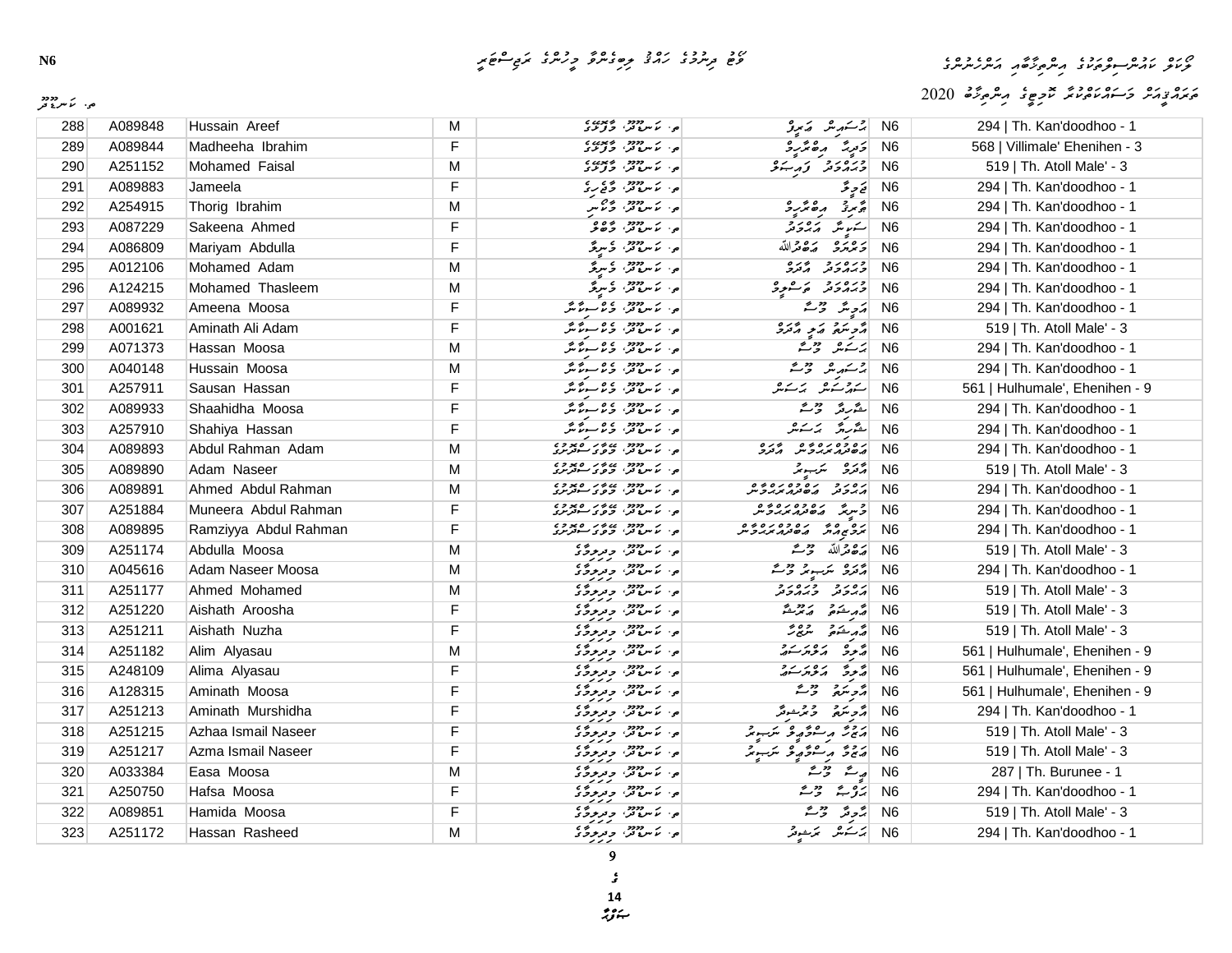*ޯކަލް ކައުންސިލްތަކުގެ އިންތިޚާބާއި އަންހެނުންގެ ވޯ ލ ތަރައްޤީއަށް މަސައްކަތްކުރާ ކޮމިޓީގެ އިންތިޚާބު 2020*

| می کردود<br>می کردید فر |         |                             |             |                                                                       |                                                       |                | خيرته ومتر المستهزئة للمواقع المترمونة الملاكلا |
|-------------------------|---------|-----------------------------|-------------|-----------------------------------------------------------------------|-------------------------------------------------------|----------------|-------------------------------------------------|
| 324                     | A075265 | <b>Ismail Naseer</b>        | M           | ه ۱۰ کمبر دودو.<br>د کاس ترا در ترڅ                                   | وستوكي كرسي                                           | N <sub>6</sub> | 519   Th. Atoll Male' - 3                       |
| 325                     | A130917 | Khadeeja Moosa              | F           | ه ۱۰ کمبر ۱۶۶۵<br>بی کاس فرا و توروژی                                 | أرَمْرِيحٌ وَرَسَمٌ                                   | N <sub>6</sub> | 294   Th. Kan'doodhoo - 1                       |
| 326                     | A251167 | Latheefa Moosa              | F           | ه کاسختر، وتروژی                                                      | خور ژنے                                               | N <sub>6</sub> | 294   Th. Kan'doodhoo - 1                       |
| 327                     | A089820 | Moosa Ali                   | М           | ه کاسختر، وتروژی                                                      | لرحمش ارتماجر                                         | N <sub>6</sub> | 294   Th. Kan'doodhoo - 1                       |
| 328                     | A111633 | Khadeeja Hussain            | F           | ه کاس دود و برگ                                                       | تزەرقى كەسكەرلىر                                      | N <sub>6</sub> | 519   Th. Atoll Male' - 3                       |
| 329                     | A251041 | Afiya Mohamed               | F           | ه کامودو و و و و و                                                    | وتور ورودو                                            | N6             | 294   Th. Kan'doodhoo - 1                       |
| 330                     | A251042 | Fathimath Yumna             | F           | ه کاموده و ۶۵ ور                                                      | ژوځو ده پر                                            | N6             | 294   Th. Kan'doodhoo - 1                       |
| 331                     | A248104 | Khadheeja Inaya             | F           | ه که دود و ۶۵ ورو                                                     | أَرْسِيعٌ - مِنْتُرٌ                                  | N6             | 519   Th. Atoll Male' - 3                       |
| 332                     | A089834 | Mohamed Hassan              | М           | ه کامودو و و و و و                                                    | ورەرو پەسكىر                                          | N6             | 294   Th. Kan'doodhoo - 1                       |
| 333                     | A251040 | Shafeega Mohamed            | F           | ه کامن دود و ده وه                                                    | أن ويرە دىر ئا                                        | N6             | 294   Th. Kan'doodhoo - 1                       |
| 334                     | A201983 | Fareesa Aboobakuru          | F           | ه ۱۰ مترس دور به در این است.<br>در اما مترس در این است                | 52727                                                 | N6             | 294   Th. Kan'doodhoo - 1                       |
| 335                     | A089798 | Moomina Mohamed             | F           | ه ، مأسود لار دو بر                                                   | وور ورەرو                                             | N6             | 519   Th. Atoll Male' - 3                       |
| 336                     | A088478 | Abdulla Rasheed             | M           | ە ئەس <sup>322</sup> ر، ئ <sup>ە</sup> س ك                            | 20 قرالله <del>ت</del> رشو <i>نز</i>                  | N6             | 294   Th. Kan'doodhoo - 1                       |
| 337                     | A332596 | Aishath Inaash              | F           | ى ئاس دەر ئىس گ                                                       | مەر شىم مەسىر شىشى                                    | N6             | 294   Th. Kan'doodhoo - 1                       |
| 338                     | A258236 | Fathmath Nafha              | F           | ه کاس <sup>322</sup> ر، وسرگر                                         | أو و ده ده و                                          | N6             | 294   Th. Kan'doodhoo - 1                       |
| 339                     | A088477 | Ilyas Abdulla               | M           | ه ۱۰ کوروز و سرگر                                                     | مرمرمر مەھىراللە                                      | N6             | 294   Th. Kan'doodhoo - 1                       |
| 340                     | A258233 | Mohamed Navaaz              | M           | ە ئەسىرەت ئەس <i>ەر</i>                                               | ورەر دەر                                              | N6             | 519   Th. Atoll Male' - 3                       |
| 341                     | A258231 | Naushadhu Abdulla           | M           | ە ·   ئاس <sup>222</sup> ،   ق. سرگر                                  | تركم شوتر كالكاهر الله                                | N <sub>6</sub> | 294   Th. Kan'doodhoo - 1                       |
| 342                     | A088476 | Sifna Abdulla               | $\mathsf F$ | ه <i>، مأسود قرار د مبردگر</i>                                        | - <i>-وَ مَّتَرَ مَ</i> صَّقَرَاللَّهُ                | N6             | 294   Th. Kan'doodhoo - 1                       |
| 343                     | A342214 | Abdulla Muaz                | M           | ە ئەس دەم ئىرىمىز ئى                                                  | رەقراللە دەنر                                         | N <sub>6</sub> | 568   Villimale' Ehenihen - 3                   |
| 344                     | A154406 | Aminath Ibrahim             | $\mathsf F$ | ه کامل دود.<br>مسالم استفاد استان برای بر                             | أروسه وكالرو                                          | N6             | 568   Villimale' Ehenihen - 3                   |
| 345                     | A248119 | Aishath Hamna Umaru         | F           | <sub>ئ</sub> . ئەس <sup>32</sup> ز، ئىگەرگ                            | كەر شەكى ئەر ئەر ئەر ئەر                              | N6             | 519   Th. Atoll Male' - 3                       |
| 346                     | A112807 | Fathimath Hussain           | F           | ە ئەس دەم ئىرىمى ئ                                                    | ۇۋۇمۇ بەسكەنل                                         | N6             | 294   Th. Kan'doodhoo - 1                       |
| 347                     | A054540 | Umar Abdulla                | F           | ە ، ئەس دەم ئەرگەر                                                    | ورو رەقراللە                                          | N6             | 294   Th. Kan'doodhoo - 1                       |
| 348                     | A089797 | Hassan Zareer               | M           | ە ، ئاسا تۇ، سىۋە ئ                                                   | يرسكس كالمرير                                         | N <sub>6</sub> | 519   Th. Atoll Male' - 3                       |
| 349                     | A252248 | Adam Shareef                | М           | ە ، ئاس دەرە سرىشىر                                                   | د دره خومرو                                           | N <sub>6</sub> | 294   Th. Kan'doodhoo - 1                       |
| 350                     | A248123 | Ahmed Nishan                | M           | ى كەس دەم بىرىشەش<br>مەس كەس بىر                                      | بر 2 د تر<br>م <i>ر</i> بر <del>د</del> تر<br>سرىشەشر | N <sub>6</sub> | 519   Th. Atoll Male' - 3                       |
| 351                     | A149970 | Asima Adam                  | F           | ائ <i>و ، پر سرچين</i> سرڪرش                                          | ە ئەسىرى ئەرەر                                        | N <sub>6</sub> | 294   Th. Kan'doodhoo - 1                       |
| 352                     | A149969 | Fathimath Shaheena          | F           | ە ئەس دەرە<br>مەن ئىس ئۇنى سىن ئىس                                    | قَ و د د شمېرىتگ                                      | N <sub>6</sub> | 294   Th. Kan'doodhoo - 1                       |
| 353                     | A252252 | Mariyam Maazina Adam        | F           | ص كوسود 2022 سرىشۇنىگر                                                | ב זרוכ ב"ז יל הבנב                                    | N6             | 294   Th. Kan'doodhoo - 1                       |
| 354                     | A047335 | Aminath Shuhuda             | F           | ه ۱۰ کورود در در دره در در در د                                       | أأروبتهم المشارقر                                     | N <sub>6</sub> | 561   Hulhumale', Ehenihen - 9                  |
| 355                     | A252901 | Fathmath Raufa Abdul Raheem | F           | ه ۱۰ کامل دودو.<br>د کامل کرای میلامل مرکز در                         | و د د د ده ده ده ده د ه<br>ژوده مرمز مصرم مرد         | N6             | 519   Th. Atoll Male' - 3                       |
| 356                     | A089912 | Ibrahim Moosa               | M           | ם מיטצים ומציע בכל                                                    | رە ئرىر ئەست                                          | N6             | 561   Hulhumale', Ehenihen - 9                  |
| 357                     | A064260 | Raheema Ibrahim             | F           | ه ۱۵۶۶ ورود در در دره وراستاند.<br>اما ۱۵ سرع تن اسرار سربور وراستاند | برَبِرِدٌ وَهُ بَرْدِدٌ                               | N6             | 561   Hulhumale', Ehenihen - 9                  |
| 358                     | A001114 | Shahid Ibrahim              | M           | ם ישיעיני ייחלייני ובר                                                | شرىر مەغرىر                                           | N6             | 294   Th. Kan'doodhoo - 1                       |
| 359                     | A089913 | Shareefa Ahmed              | F           | ם עיתרה יותיתהבב                                                      | شەمرۇ   كەرد قر                                       | N6             | 561   Hulhumale', Ehenihen - 9                  |

*10 ގެ*

**14**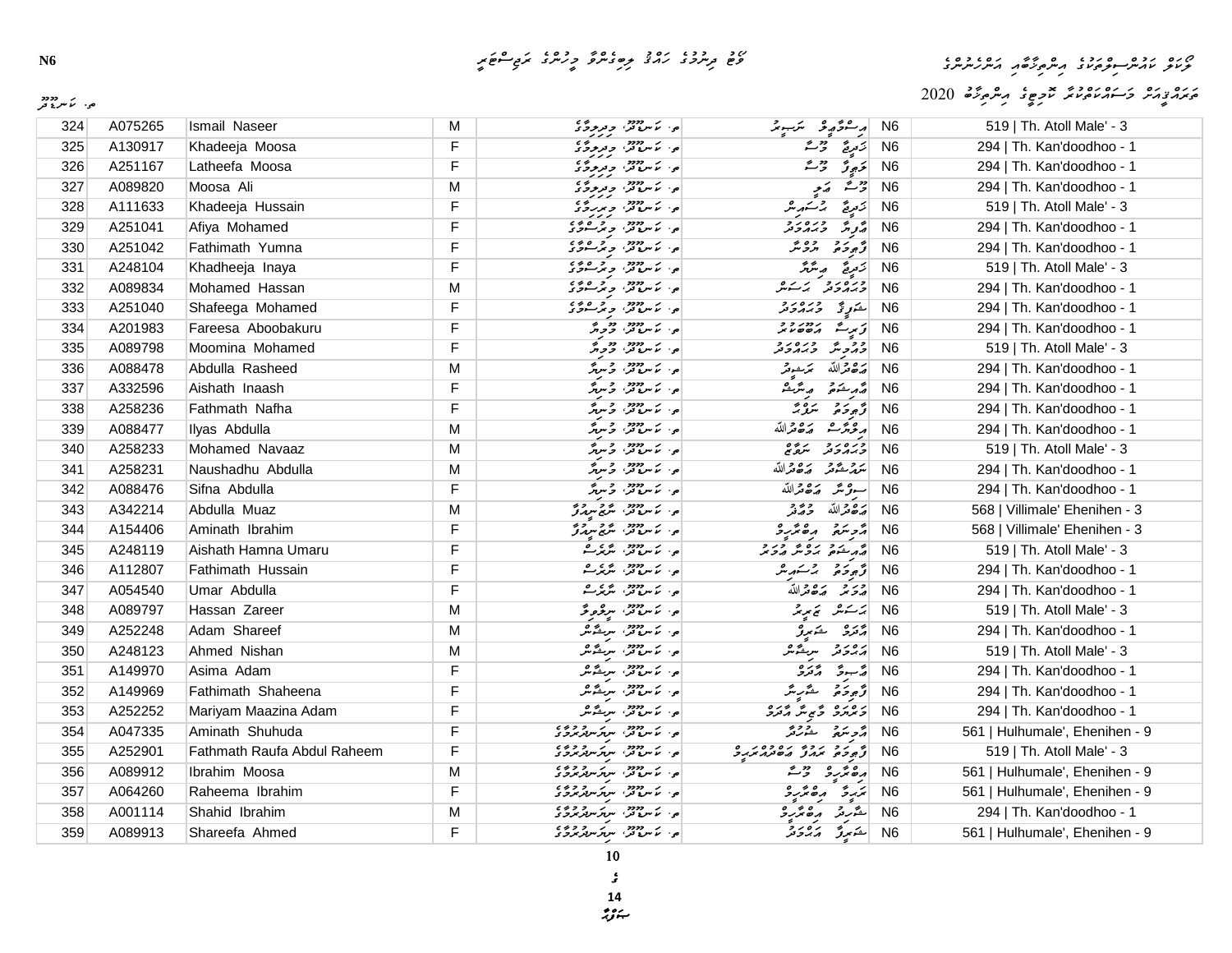*ޯކަލް ކައުންސިލްތަކުގެ އިންތިޚާބާއި އަންހެނުންގެ ވޯ ލ*

*ތަރައްޤީއަށް މަސައްކަތްކުރާ ކޮމިޓީގެ އިންތިޚާބު 2020*

| 360 | A149007 | Aishath Shahuda            | F | ە ئەس 222 ھەر بىرى<br>مەن ئەس ئەس                                                                                                                                                                                                | أور المستوفر المستور فكر                                      | N6             | 294   Th. Kan'doodhoo - 1 |
|-----|---------|----------------------------|---|----------------------------------------------------------------------------------------------------------------------------------------------------------------------------------------------------------------------------------|---------------------------------------------------------------|----------------|---------------------------|
| 361 | A089795 | Easa Nazim                 | м | ه ۱۰ مترس دورو .<br>د ۱۰ مترس متر متر مترس                                                                                                                                                                                       | ەي ئىش ئىنى ئى                                                | N6             | 294   Th. Kan'doodhoo - 1 |
| 362 | A089796 | Hassan Abdul Samad         | м | ه که ۱۶۶۶ وروسی<br>د کاملانس مرکز بر                                                                                                                                                                                             | ر ره ده ده درو<br>پرسکس مگاه ده                               | N6             | 519   Th. Atoll Male' - 3 |
| 363 | A248096 | Mohamed Zidhan Easa        | м | د که ۲۶۶۵ وروپه<br>د کامل فرانس مرکز مرکز                                                                                                                                                                                        | درەرد پەئزىر مەڭ                                              | N6             | 519   Th. Atoll Male' - 3 |
| 364 | A250461 | Zidhuna Easa               | F | ם מיט דרכן ורוביים.<br>סיי מיט בלי ייתים ועל                                                                                                                                                                                     | ىجەتىر مەڭ                                                    | N <sub>6</sub> | 519   Th. Atoll Male' - 3 |
| 365 | A001541 | <b>Ahmed Shareef Ali</b>   | M | ە بەسىدىق شەھ                                                                                                                                                                                                                    | أرود و الأمرو أركب                                            | N <sub>6</sub> | 519   Th. Atoll Male' - 3 |
| 366 | A065598 | Hawwa Ali                  | F | ە بەسىدىق شەھ                                                                                                                                                                                                                    | بروثة الأمز                                                   | N <sub>6</sub> | 294   Th. Kan'doodhoo - 1 |
| 367 | A089907 | Risala Ali                 | E | ە بە ئاسقاتقى، ئىترەر ئىچ                                                                                                                                                                                                        | برڪڙ آھيج                                                     | N <sub>6</sub> | 294   Th. Kan'doodhoo - 1 |
| 368 | A106382 | Badhurunnisa Moosa         | F | ى ئاس دەھ ئىرگە ئ                                                                                                                                                                                                                | ە قەرىر ئەس ئەس ئۇسى                                          | N6             | 519   Th. Atoll Male' - 3 |
| 369 | A089830 | Hawwa Ahmed                | F | ى ئاس دەھ ئىرگە ئاھ                                                                                                                                                                                                              | برە بەرەر د                                                   | N <sub>6</sub> | 266   M. Mulah - 2        |
| 370 | A061674 | Ibrahim Shah               | M | ە ، ئاس دەم ئىرگە ئوغ                                                                                                                                                                                                            | رە ئرىر ئى                                                    | N <sub>6</sub> | 519   Th. Atoll Male' - 3 |
| 371 | A089825 | Nahula Ahmed               | E | ى ئاستۇن ئىرگە ئ                                                                                                                                                                                                                 | يروفى أروره                                                   | N <sub>6</sub> | 519   Th. Atoll Male' - 3 |
| 372 | A089829 | Shareefa Manike            | F | ى ئاس دەر ئەرەپ كۆ                                                                                                                                                                                                               | ىشە ئىر تۈڭرىكى بىرى <i>نا</i>                                | N <sub>6</sub> | 519   Th. Atoll Male' - 3 |
| 373 | A384666 | Shaikhan Sulaiman          | M | ە ، ئاسقۇق مېشكىرىدە                                                                                                                                                                                                             | شەر ئىش سىزمەر ئىر                                            | N <sub>6</sub> | 294   Th. Kan'doodhoo - 1 |
| 374 | A089931 | Zuhura Mohamed             | E | ى ئەستۇق كەشكەھ ئە                                                                                                                                                                                                               | ووي ورەرو<br>بح <sup>ر</sup> پر <i>م</i> دەرىر                | N <sub>6</sub> | 294   Th. Kan'doodhoo - 1 |
| 375 | A089873 | Yoosuf Ali                 | M | ه کسی دوه بود و در د                                                                                                                                                                                                             | دو وه که پر                                                   | N <sub>6</sub> | 294   Th. Kan'doodhoo - 1 |
| 376 | A007222 | Adam Ziyad                 | м | ه ، پاسخ در مره وي                                                                                                                                                                                                               | وره ج <sup>و</sup> د<br>م <sup>و</sup> فرق بح <sup>و</sup> فر | N6.            | 519   Th. Atoll Male' - 3 |
| 377 | A326447 | Aishath Zeeshan Adam Ziyad | F | ם יי אייער בין היה בין היה בין היה בין היה בין היה בין היה בין היה בין היה בין היה בין היה בין היה בין היה בין<br>היה היה בין היה בין היה בין היה בין היה בין היה בין היה בין היה בין היה בין היה בין היה בין היה בין היה בין הי | م المستوفي المستوفين المستوفين المستقر                        | N6             | 294   Th. Kan'doodhoo - 1 |
| 378 | A089866 | Asma Ali                   | F | ە ، ئەستىق كەرەپى                                                                                                                                                                                                                | پرسٹی پہ پر                                                   | N <sub>6</sub> | 519   Th. Atoll Male' - 3 |
| 379 | A007238 | Haleemath Mahmood          | F | ە ئەستىق مەم                                                                                                                                                                                                                     | كركرة كالمحافظ                                                | N <sub>6</sub> | 294   Th. Kan'doodhoo - 1 |
| 380 | A085133 | Ilyaas Mahmood             | M | ه ، پاسخ در مرکز ده ده                                                                                                                                                                                                           | ړ وگړے ده دور                                                 | N <sub>6</sub> | 519   Th. Atoll Male' - 3 |
| 381 | A089865 | Mariyam Ibrahim            | F | ه کامندی کارود                                                                                                                                                                                                                   | גפנפ גם בניב                                                  | N6             | 294   Th. Kan'doodhoo - 1 |
| 382 | A046170 | Umar Mahmood Mohamed       | M | ه ، ئاس دود من کار دی                                                                                                                                                                                                            | 2 ני 2 ניסמר 2 בנים ניב<br>גביני בגבות בגבות                  | N <sub>6</sub> | 294   Th. Kan'doodhoo - 1 |
| 383 | A059028 | Yoosuf Nizar               | м | ه کامنده می ده د                                                                                                                                                                                                                 | در وه<br>ارتسونو سرچ تر                                       | N6             | 294   Th. Kan'doodhoo - 1 |
| 384 | A058739 | Abdulla Rasheed            | M | ه ۱۵۲۰ ورود در در<br>۱۶۴۰ میلی کلی بازنده نیری                                                                                                                                                                                   | ە ھەقراللە كەشىھ                                              | N <sub>6</sub> | 519   Th. Atoll Male' - 3 |
| 385 | A007479 | Hussain Rasheed            | M | ه ۱۵۲۰ ورود در در ور<br>۱۵۰ ماس کارا کاربرد برج د                                                                                                                                                                                | 2سكەر مىگە كەرگە                                              | N6             | 519   Th. Atoll Male' - 3 |
| 386 | A087786 | Hamid Riyaz                | M | ە ، ئاسلاتى، بولاسرىد                                                                                                                                                                                                            | گەدىر بەرگەش                                                  | N <sub>6</sub> | 294   Th. Kan'doodhoo - 1 |
| 387 | A125564 | Umar Abdullah              | M | ە ، ئەستەتر، بولاسرى                                                                                                                                                                                                             | وري رەمزاللە                                                  | N <sub>6</sub> | 294   Th. Kan'doodhoo - 1 |
| 388 | A086715 | Azma Umar                  | F | ە ، ئەسەدە ، ئەڭ بۇيدى                                                                                                                                                                                                           | 212 201                                                       | N <sub>6</sub> | 294   Th. Kan'doodhoo - 1 |
| 389 | A086714 | Hameed Umar                | м | ە ، ئەسەبىر، ئەسەبۇبىرى                                                                                                                                                                                                          | يزوقر المركز والمحر                                           | N6             | 519   Th. Atoll Male' - 3 |
| 390 | A251122 | Hassan Riyaz               | M | ە ، ئۈستۈن ئۇستۇنىرى                                                                                                                                                                                                             | پرسکسٹر میرمرکٹ                                               | N6             | 519   Th. Atoll Male' - 3 |
| 391 | A001803 | Ibrahim Riyaz Umar         | M | ە . ئەسەدە ئەسىر ئەر                                                                                                                                                                                                             | أرە ئۆر ئەر ئەر ئەر ئە                                        | N6             | 294   Th. Kan'doodhoo - 1 |
| 392 | A251121 | Ismail Riyaz               | M | ە ، ئەسەدە ، ئەڭ بۇيدى                                                                                                                                                                                                           | أما سنتو مقر مرتز شر                                          | N6             | 294   Th. Kan'doodhoo - 1 |
| 393 | A070941 | Jaufaru Adam               | M | ם יעישים וכרי הריטי<br>כי עיישים איי                                                                                                                                                                                             | ر در دره<br><i>فه</i> ونر گ <sup>و</sup> ره                   | N <sub>6</sub> | 294   Th. Kan'doodhoo - 1 |
| 394 | A089867 | Nazira Adam                | F | ם יי מייעש בין היה ביטי בין היה בין היה בין היה בין היה בין היה בין היה בין היה בין היה בין היה בין היה בין הי<br>היה מודע מייעש בין היה בין היה בין היה בין היה בין היה בין היה בין היה בין היה בין היה בין היה בין היה בין היה |                                                               | N <sub>6</sub> | 294   Th. Kan'doodhoo - 1 |
| 395 | A251917 | Adam Shareef               | M | ם יי אייער ביו המסובי                                                                                                                                                                                                            | ە ئەترو سىسىرۇ                                                | N <sub>6</sub> | 519   Th. Atoll Male' - 3 |

*11* 

*ގެ* **14** 

*ޞަފްޙާ*

می. ک*ر سر* ۶۵<br>می. کر سر ۶ قر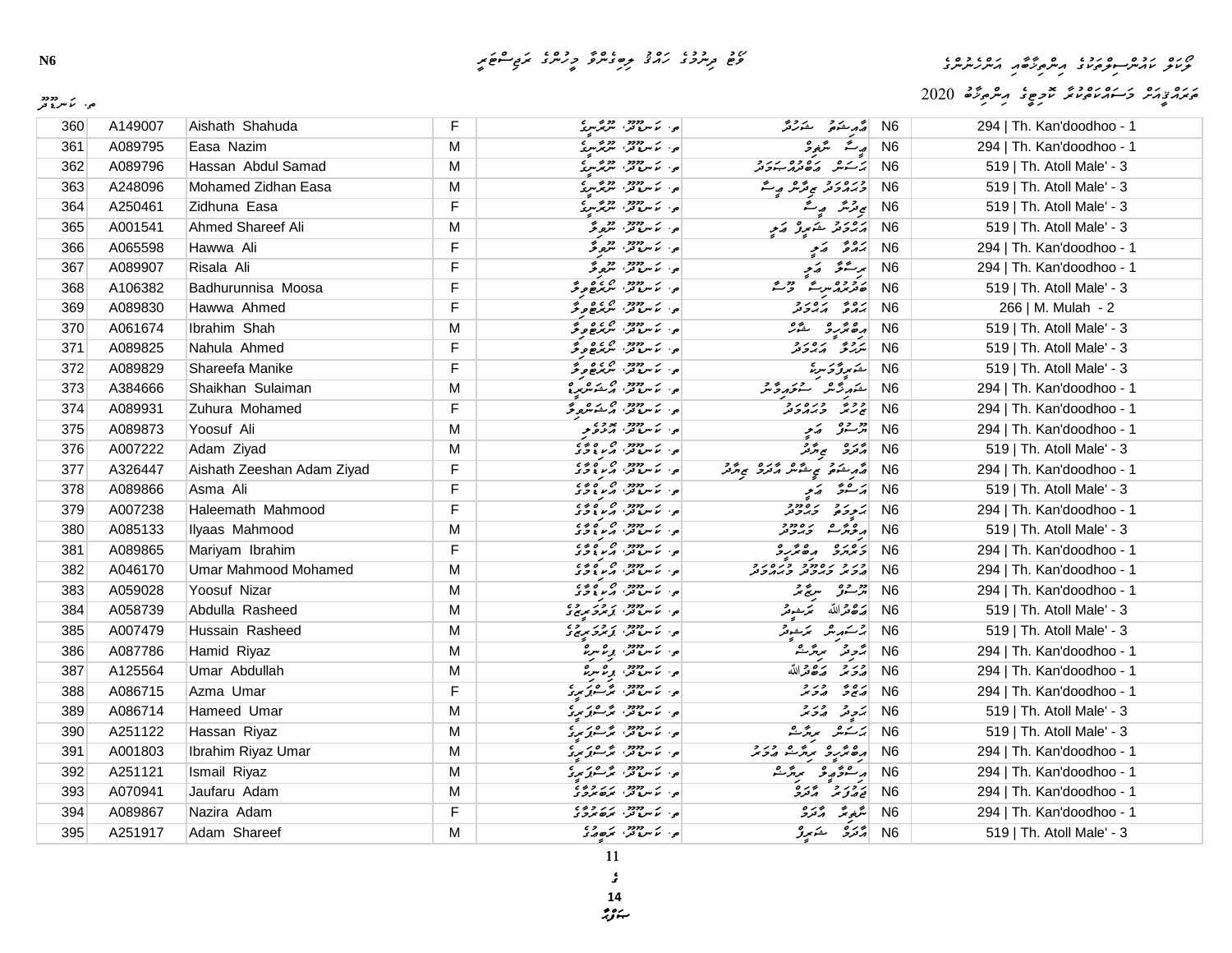*ޯކަލް ކައުންސިލްތަކުގެ އިންތިޚާބާއި އަންހެނުންގެ ވޯ ލ ތަރައްޤީއަށް މަސައްކަތްކުރާ ކޮމިޓީގެ އިންތިޚާބު 2020*

| می کردود<br>می کامر دو فر |         |                       |              |                                                                                                                                                                                                                                                                                                                     |                                       |                | خيرتر يزمر المستر متوافد المتوج والمترام في 2020. |
|---------------------------|---------|-----------------------|--------------|---------------------------------------------------------------------------------------------------------------------------------------------------------------------------------------------------------------------------------------------------------------------------------------------------------------------|---------------------------------------|----------------|---------------------------------------------------|
| 396                       | A089898 | Ahmed Shafeeg         | м            | $\frac{1}{2}$                                                                                                                                                                                                                                                                                                       | دەر د شەرق                            | N6             | 294   Th. Kan'doodhoo - 1                         |
| 397                       | A151086 | Fathmath Abdulla      | F            | $\frac{1}{2}$ $\frac{1}{2}$ $\frac{1}{2}$ $\frac{1}{2}$ $\frac{1}{2}$ $\frac{1}{2}$ $\frac{1}{2}$ $\frac{1}{2}$ $\frac{1}{2}$ $\frac{1}{2}$ $\frac{1}{2}$ $\frac{1}{2}$ $\frac{1}{2}$ $\frac{1}{2}$ $\frac{1}{2}$ $\frac{1}{2}$ $\frac{1}{2}$ $\frac{1}{2}$ $\frac{1}{2}$ $\frac{1}{2}$ $\frac{1}{2}$ $\frac{1}{2}$ | وحجوجة وكاله الله                     | N6             | 294   Th. Kan'doodhoo - 1                         |
| 398                       | A028037 | Ibrahim Abdulla       | М            | $\frac{1}{2}$                                                                                                                                                                                                                                                                                                       | N6 مەمگرى <sub>د</sub> ى مەھقراللە    |                | 294   Th. Kan'doodhoo - 1                         |
| 399                       | A248120 | Mazeena Mohamed       | F            | $5.900 \times 10^{23}$                                                                                                                                                                                                                                                                                              | N6   حَبِي مَدَّ حَبَدَ حَدَّدَ حَد   |                | 519   Th. Atoll Male' - 3                         |
| 400                       | A251916 | Mizuan Mohamed        | M            | $\frac{1}{2}$ $\frac{1}{2}$ $\frac{1}{2}$ $\frac{1}{2}$ $\frac{1}{2}$ $\frac{1}{2}$ $\frac{1}{2}$ $\frac{1}{2}$ $\frac{1}{2}$ $\frac{1}{2}$ $\frac{1}{2}$ $\frac{1}{2}$ $\frac{1}{2}$ $\frac{1}{2}$ $\frac{1}{2}$ $\frac{1}{2}$ $\frac{1}{2}$ $\frac{1}{2}$ $\frac{1}{2}$ $\frac{1}{2}$ $\frac{1}{2}$ $\frac{1}{2}$ | وفرەش ۋىرەرد                          | N6             | 519   Th. Atoll Male' - 3                         |
| 401                       | A251913 | Salwa Abdulla         | F            | $\frac{1}{2}$ $\frac{1}{2}$ $\frac{1}{2}$ $\frac{1}{2}$ $\frac{1}{2}$ $\frac{1}{2}$ $\frac{1}{2}$ $\frac{1}{2}$ $\frac{1}{2}$ $\frac{1}{2}$ $\frac{1}{2}$ $\frac{1}{2}$ $\frac{1}{2}$ $\frac{1}{2}$ $\frac{1}{2}$ $\frac{1}{2}$ $\frac{1}{2}$ $\frac{1}{2}$ $\frac{1}{2}$ $\frac{1}{2}$ $\frac{1}{2}$ $\frac{1}{2}$ | يَدْوَّعُ صَرْهِ قَرْاللَّهُ          | N6             | 519   Th. Atoll Male' - 3                         |
| 402                       | A248121 | Sana Abdulla          | F            | $5.900 \times 10^{23}$                                                                                                                                                                                                                                                                                              | سَمَتَر بَرَهُ قَرْاللَّهُ            | N6             | 519   Th. Atoll Male' - 3                         |
| 403                       | A123985 | Shahula Abdulla       | F            | $\frac{1}{2}$ $\frac{1}{2}$ $\frac{1}{2}$ $\frac{1}{2}$ $\frac{1}{2}$ $\frac{1}{2}$ $\frac{1}{2}$ $\frac{1}{2}$ $\frac{1}{2}$ $\frac{1}{2}$ $\frac{1}{2}$ $\frac{1}{2}$ $\frac{1}{2}$ $\frac{1}{2}$ $\frac{1}{2}$ $\frac{1}{2}$ $\frac{1}{2}$ $\frac{1}{2}$ $\frac{1}{2}$ $\frac{1}{2}$ $\frac{1}{2}$ $\frac{1}{2}$ | خركر مركاة الله                       | N6             | 294   Th. Kan'doodhoo - 1                         |
| 404                       | A089896 | Shimla Abdulla        | F            | $\frac{1}{2}$ $\frac{1}{2}$ $\frac{1}{2}$ $\frac{1}{2}$ $\frac{1}{2}$ $\frac{1}{2}$ $\frac{1}{2}$ $\frac{1}{2}$ $\frac{1}{2}$ $\frac{1}{2}$ $\frac{1}{2}$ $\frac{1}{2}$ $\frac{1}{2}$ $\frac{1}{2}$ $\frac{1}{2}$ $\frac{1}{2}$ $\frac{1}{2}$ $\frac{1}{2}$ $\frac{1}{2}$ $\frac{1}{2}$ $\frac{1}{2}$ $\frac{1}{2}$ | خور كەھ قىراللە                       | N6             | 519   Th. Atoll Male' - 3                         |
| 405                       | A089897 | Sobira Idrees         | F            | $\frac{1}{2}$                                                                                                                                                                                                                                                                                                       | بثعثم مقربر                           | N6             | 294   Th. Kan'doodhoo - 1                         |
| 406                       | A082995 | Faheema Ibrahim       | $\mathsf F$  | ه ۱۰ کمبر دوره ده کار<br>او کاموانس مردوح ک                                                                                                                                                                                                                                                                         | تزرد مقتررة                           | N6             | 294   Th. Kan'doodhoo - 1                         |
| 407                       | A251039 | Fathimath Rishfa      | F            | ه ۱۰ کمبر دوره ده کار<br>او کاموانس مردوح ک                                                                                                                                                                                                                                                                         | N6   <i>وَّجِ دَمَّى بِرِحْتَوَّ</i>  |                | 519   Th. Atoll Male' - 3                         |
| 408                       | A012021 | Gasim Ibrahim         | M            | ه ۱۰ کمبر دود.<br>۲۰ کمبر سره تر از کرده و څر                                                                                                                                                                                                                                                                       | تخ سرق مەھمىرى                        | N6             | 294   Th. Kan'doodhoo - 1                         |
| 409                       | A251037 | Mariyam Shirumeena    | F            |                                                                                                                                                                                                                                                                                                                     | كرەرە شەركى س                         | N6             | 294   Th. Kan'doodhoo - 1                         |
| 410                       | A089832 | Raamiza Ibrahim       | F            | ه ۱۰ کمبر دود.<br>۲۰ کمبر سرد تر کمبر در کار                                                                                                                                                                                                                                                                        | تردیج مقتربر                          | N6             | 294   Th. Kan'doodhoo - 1                         |
| 411                       | A251036 | Saudhu Ibrahim        | M            | ه ۱۰ کمبر ۱۳۶۲ کره ورو شور<br>او ۱۰ کمبر سره تعریبی ورو شور                                                                                                                                                                                                                                                         | سنهتر مقترره                          | N6             | 294   Th. Kan'doodhoo - 1                         |
| 412                       | A089833 | Yoosuf Ibrahim        | M            | ه ۱۰ کمبرود ده وي.<br>او کمبروتر، برگورگري                                                                                                                                                                                                                                                                          | ת כם הפתיק                            | N6             | 294   Th. Kan'doodhoo - 1                         |
| 413                       | A073732 | Abdul Rasheed Mohamed | M            | ے کا سرچھ گرے وکرے سرچ کو                                                                                                                                                                                                                                                                                           | رە دە رىيوتى ئەرەر د                  | N <sub>6</sub> | 294   Th. Kan'doodhoo - 1                         |
| 414                       | A089857 | Aishath Hamida        | F            | ە ، ئاس دەھ ، ئۇ شەئۇچ شى بى                                                                                                                                                                                                                                                                                        | أمار مسكومي الأحافر                   | N6             | 294   Th. Kan'doodhoo - 1                         |
| 415                       | A082006 | Aminath Abdulla       | F            | ە ، ئاس ""، ئۇ شەئۇچ ئۈچ ئو                                                                                                                                                                                                                                                                                         | N6 مُرْحِسَمَة مَرْكَ مَدَاللّه       |                | 519   Th. Atoll Male' - 3                         |
| 416                       | A077037 | Fathimath Rashidha    | F            | ە ، ئاس دەھ ، ئۇ شەئۇرى ئىرى ئى                                                                                                                                                                                                                                                                                     | وُجِ وَحَمْ تَمْ شُوتَرٌ              | N6             | 519   Th. Atoll Male' - 3                         |
| 417                       | A082007 | Hawwa Majida          | F            | ى ئاس دەھ ئۇي ھەر ھى ئو                                                                                                                                                                                                                                                                                             | رەم ئىق                               | N6             | 294   Th. Kan'doodhoo - 1                         |
| 418                       | A254652 | Maisha Abdul Rasheed  | F            | ە ، ئاس ""، ئۇ شەئۇچ ئۈچ ئو                                                                                                                                                                                                                                                                                         | گەشگە كەھەر كەشلىق                    | N6             | 519   Th. Atoll Male' - 3                         |
| 419                       | A089860 | Mariyam Nisa          | F            | ە ، ئاس دەس ئار ئىشلىرى ئىرىم ئى                                                                                                                                                                                                                                                                                    | كى ئەركى ئىس سى                       | N6             | 294   Th. Kan'doodhoo - 1                         |
| 420                       | A089914 | Abdulla Mihureen      | M            | ه ۱۰ مترس و ده کرد.<br>۲۰ مترس و در استرا                                                                                                                                                                                                                                                                           | رَصْحْرَاللّه ورَّسِرْر               | N6             | 294   Th. Kan'doodhoo - 1                         |
| 421                       | A252912 | Ahmed Reehaan         | M            | $6 - 22$                                                                                                                                                                                                                                                                                                            | أرەر ئەرگە                            | N6             | 519   Th. Atoll Male' - 3                         |
| 422                       | A252914 | Fathimath Riyaasaa    | $\mathsf F$  | ه کاملاتی برنداد شده                                                                                                                                                                                                                                                                                                | وٌ و د و معرش ش                       | N6             | 294   Th. Kan'doodhoo - 1                         |
| 423                       | A248098 | Aishath Nishma Hassan | F            | ە · ئەسرودە مەدەر بەر                                                                                                                                                                                                                                                                                               | أمام الشكرة المراسكين المركب كالمراكض | N6             | 519   Th. Atoll Male' - 3                         |
| 424                       | A089859 | Fathimath Fareesha    | F            | ە ئەسىرە 200 كەرە                                                                                                                                                                                                                                                                                                   | أوهج وكالمرسة                         | N6             | 294   Th. Kan'doodhoo - 1                         |
| 425                       | A248100 | Mariyam Naufa         | F            | ە ئەسىرە 200 كەرگە                                                                                                                                                                                                                                                                                                  | 122 ביתר הי                           | N6             | 294   Th. Kan'doodhoo - 1                         |
| 426                       | A250745 | Raufa Hassan          | F            | ە ئەسرەدە 200 دىرە<br>مەن ئەس ئەس ئىرىنى ئ                                                                                                                                                                                                                                                                          | ىردۇ بەسكىل                           | N6             | 294   Th. Kan'doodhoo - 1                         |
| 427                       | A082994 | Aishath Ahmed         | $\mathsf{F}$ | ە بە ئەس ئۇرگە ئەسىر                                                                                                                                                                                                                                                                                                | حدث تدرد                              | N6             | 294   Th. Kan'doodhoo - 1                         |
| 428                       | A250509 | Ali Sinan             | M            | ە بە ئەس ئۆز سىدە ئە                                                                                                                                                                                                                                                                                                | N6   رَمِ سِعَرْشَ                    |                | 519   Th. Atoll Male' - 3                         |
| 429                       | A081932 | Fathimath Suneetha    | $\mathsf F$  | ە بە ئەس ئۇر. سەر ئ                                                                                                                                                                                                                                                                                                 | توجر ومستسبقي                         | N <sub>6</sub> | 294   Th. Kan'doodhoo - 1                         |
| 430                       | A082992 | Mohamed Irshad        | M            | ە بەسىن تەرە                                                                                                                                                                                                                                                                                                        | ورەرو مەشھ                            | N6             | 294   Th. Kan'doodhoo - 1                         |
| 431                       | A251038 | Shafia Ahmed          | F            | ە بە ئەستۇق سەرگە                                                                                                                                                                                                                                                                                                   | N6   مَشَوَرَّة مَدَّرَوْرَ           |                | 294   Th. Kan'doodhoo - 1                         |

*12* 

*ގެ*

**14**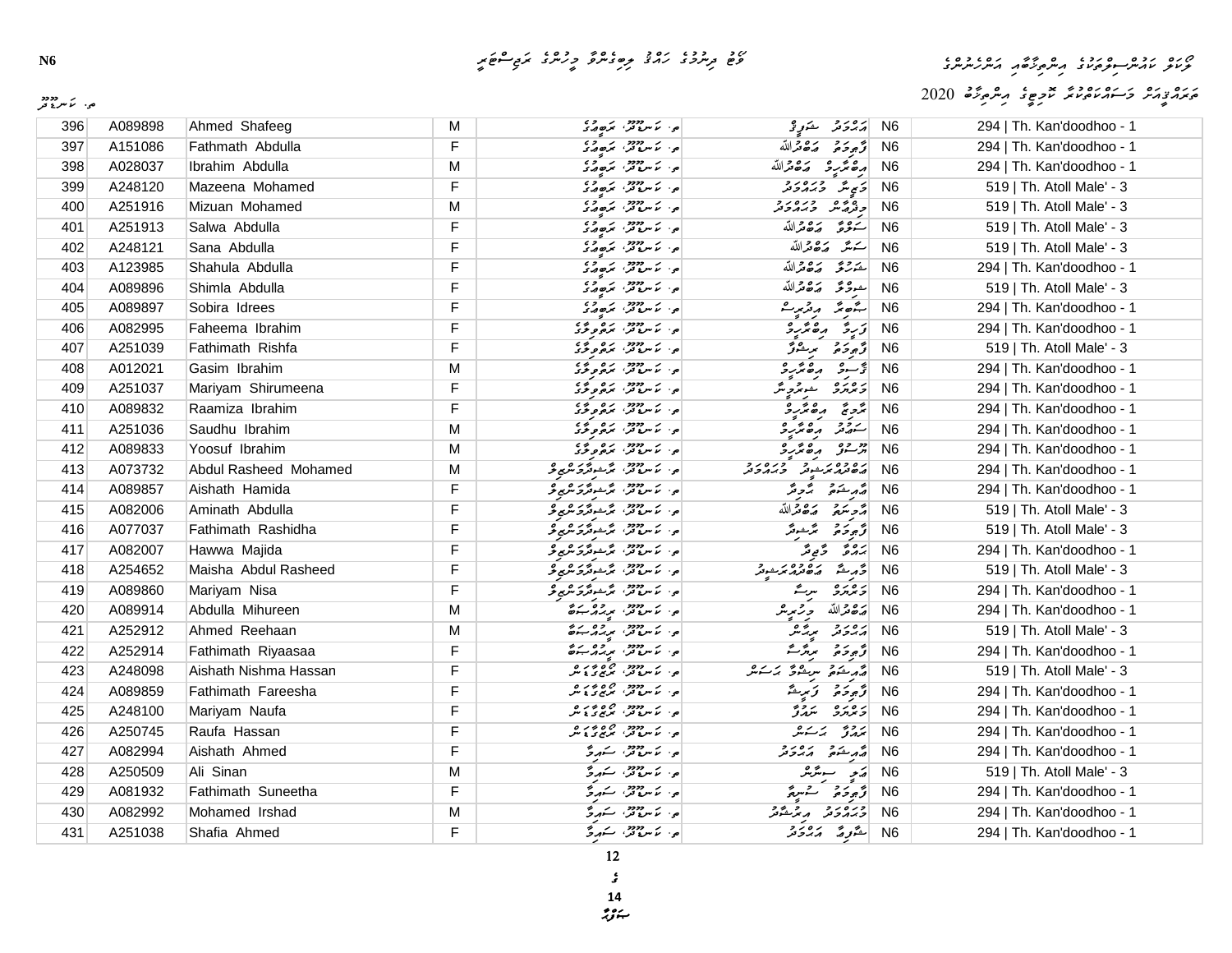*ޯކަލް ކައުންސިލްތަކުގެ އިންތިޚާބާއި އަންހެނުންގެ ވޯ ލ*

*ތަރައްޤީއަށް މަސައްކަތްކުރާ ކޮމިޓީގެ އިންތިޚާބު 2020*

| می کردود<br>می کردرو فر |         |                          |             |                                                                                                                   |                                    |                | خيرته ومتر المستهزئة للمواقع المترمونة الملاكلا |
|-------------------------|---------|--------------------------|-------------|-------------------------------------------------------------------------------------------------------------------|------------------------------------|----------------|-------------------------------------------------|
| 432                     | A157030 | Ahmed Hassan             | М           | ى ئەستۇر، سىگە ئىرە ئە                                                                                            | كالمرواح المركب مكاري              | N6             | 519   Th. Atoll Male' - 3                       |
| 433                     | A111258 | Mohamed Hassan           | M           | ە ، ئەسرەدە بەسەئىرە ئ                                                                                            | ورەرو پەسكىر                       | N6             | 519   Th. Atoll Male' - 3                       |
| 434                     | A089926 | Ali Mohamed              | M           | ە · ئاس <i>««</i> " سۇھ <i>برو</i> شى                                                                             | كرو وبرودو                         | N <sub>6</sub> | 294   Th. Kan'doodhoo - 1                       |
| 435                     | A248116 | Fathmath Suha            | F           | ى ئاس دەر ئاھۇمرىرىگە                                                                                             | تؤجر فرقم المستركز                 | N6             | 294   Th. Kan'doodhoo - 1                       |
| 436                     | A251674 | Hassan Najaah            | M           | ە ئاس <i>دەن سۇغ</i> ىر دىگە                                                                                      | ىز سەش ئىزقى ئا                    | N6             | 519   Th. Atoll Male' - 3                       |
| 437                     | A011415 | Mohamed Ali              | M           | ە ، ئاس دەن سوغ برىرىگە                                                                                           | ورەرو كەير                         | N6             | 294   Th. Kan'doodhoo - 1                       |
| 438                     | A250505 | Abdulla Shafiu           | M           | ם מיט דרכם מיט בריים.<br>ים מיט בריי מיט בריים ביו בריים ביו בריים ביו בריים ביו בריים ביו בריים ביו בריים ביו בר | رَصْحَرَاللّهُ شَرُورَ             | N6             | 519   Th. Atoll Male' - 3                       |
| 439                     | A250507 | Mohamed Shafeeu          | M           | ه کارودو دروده<br>د کارونو سوموه در                                                                               | وره رو در د                        | N6             | 294   Th. Kan'doodhoo - 1                       |
| 440                     | A250515 | Shamiya Sulaiman         | F           | ه که دود دروده.<br>د که کوچی سکوپر دود                                                                            | شۇر شۇرگىر                         | N6             | 294   Th. Kan'doodhoo - 1                       |
| 441                     | A061809 | Sulaiman Ibrahim         | M           | ه کارودو دروده<br>د کارونو سوموه در                                                                               | يتوروم مقترح                       | N6             | 294   Th. Kan'doodhoo - 1                       |
| 442                     | A250458 | Ahmed Samih              | M           | <sub>ى</sub> ، ئاس تۈرك سۇزۇرگ                                                                                    | رەر ئەدر                           | N6             | 519   Th. Atoll Male' - 3                       |
| 443                     | A250459 | Aishath Sama             | F           | ە ، ئاس دەس سۇزۇرگ                                                                                                | ۇرىشق سۇ                           | N6             | 294   Th. Kan'doodhoo - 1                       |
| 444                     | A250345 | Ali Shareef Abdul Samadh | M           | <sub>ى</sub> ، ئاس تۈرك سۇزۇرگ                                                                                    | د و څخه د کامور شوول               | N6             | 294   Th. Kan'doodhoo - 1                       |
| 445                     | A307780 | Hassan Saam              | M           | ە ئەسەت ئەمزىر ھ                                                                                                  | بركتاها كشاوح                      | N6             | 294   Th. Kan'doodhoo - 1                       |
| 446                     | A089855 | Hawwa Umar               | F           | <sub>ە</sub> ، ئەس <sup>ەدە</sup> ، سەئزۇ ئەس                                                                     | رەپ درد<br>پروت مە <del>ر</del> ىر | N6             | 294   Th. Kan'doodhoo - 1                       |
| 447                     | A248111 | Hussain Sanee            | M           | ە ئەسەت ئەمزىر ھ                                                                                                  | بر کے مریش کے سر                   | N6             | 519   Th. Atoll Male' - 3                       |
| 448                     | A250456 | Mohamed Samah            | M           | <sub>ە</sub> ، ئەس <sup>ەدە</sup> ، سەئزۇ ئەس                                                                     | ورەرو شۇر                          | N6             | 519   Th. Atoll Male' - 3                       |
| 449                     | A089814 | Sanfa Hussain            | F           |                                                                                                                   | سەت ئەسەر ش                        | N6             | 294   Th. Kan'doodhoo - 1                       |
| 450                     | A159630 | Rafeeg Moosa             | M           | ه کامن دود.<br>امی کامن فرانسته مرکزی                                                                             | بروق المحاشر                       | N6             | 519   Th. Atoll Male' - 3                       |
| 451                     | A089831 | Zuhura Adam              | F           | ه کامن دود.<br>مستوفر، سورتری                                                                                     | ج ژبر پی دره                       | N <sub>6</sub> | 294   Th. Kan'doodhoo - 1                       |
| 452                     | A251875 | Ahmed Riyaz              | M           |                                                                                                                   | ړه د پر پر                         | N6             | 519   Th. Atoll Male' - 3                       |
| 453                     | A089888 | Ali Rasheed              | M           | ە ئەس 322 دەرە دەرە<br>مەن ئەس ئەترىك ھۆس بىر                                                                     | أكدموا الكرشوقر                    | N6             | 519   Th. Atoll Male' - 3                       |
| 454                     | A089889 | Waheeda Abdul Rahman     | F           |                                                                                                                   | N6 كۆبەن <i>گە كەھەر كەرگەنگە</i>  |                | 294   Th. Kan'doodhoo - 1                       |
| 455                     | A061547 | Aishath Nazira           | F           | ه ، ئاس دود. د م                                                                                                  | ۇرىشق شۆر                          | N6             | 294   Th. Kan'doodhoo - 1                       |
| 456                     | A166474 | Eeha Ismail              | F           | ه ، پاسخ قرار ده ده و                                                                                             | أمرش المراشح وكالحوالخ             | N6             | 294   Th. Kan'doodhoo - 1                       |
| 457                     | A089885 | Hassan Moosa             | M           | ه ، ئاس دود. د مرده ،                                                                                             | پرسکس وقت                          | N6             | 519   Th. Atoll Male' - 3                       |
| 458                     | A001706 | Ishaq Moosa              | M           | ه ، پاسخ قرار ده ده و                                                                                             | ړ هغه د دغه                        | N6             | 294   Th. Kan'doodhoo - 1                       |
| 459                     | A067455 | Ismail Moosa             | М           | ه ، ئاس دود. د م                                                                                                  | مەسىر ئەھرىشى ئۆزىگە               | N6             | 519   Th. Atoll Male' - 3                       |
| 460                     | A074050 | Mohamed Amir             | M           | ه ، ئاس دود. د م                                                                                                  | ورەرو ھەر                          | N6             | 294   Th. Kan'doodhoo - 1                       |
| 461                     | A089884 | Sodiq Moosa              | М           | ه ، با سروق و ۵۵                                                                                                  | بگەر ئۇرگە                         | N6             | 294   Th. Kan'doodhoo - 1                       |
| 462                     | A061349 | Zakiyya Hussain          | F           | ه ، ئاس دود. د م                                                                                                  | ىم مەرگە ئەسكىدىك                  | N6             | 294   Th. Kan'doodhoo - 1                       |
| 463                     | A250657 | Abdul Muhaimin           | M           | ه ۱ <b>۰ میلاد</b> ر ورتگر                                                                                        | ړه ده دي کړې ش                     | N6             | 519   Th. Atoll Male' - 3                       |
| 464                     | A250653 | Abdul Muhusin            | M           | ه ، ئاس دود. ه ه د مگر                                                                                            | ر ه د ه د ه<br>پره ترنز تر سرس     | N6             | 519   Th. Atoll Male' - 3                       |
| 465                     | A089811 | Hawwa Adam               | $\mathsf F$ | ه ۱۰ مترس ورتگر<br>۱۶ مترس می                                                                                     | رەپ پەرە<br>پەيرى مەنىر <i>ى</i>   | N <sub>6</sub> | 294   Th. Kan'doodhoo - 1                       |
| 466                     | A250651 | Inaad Ismail             | м           | ه ، پاسخ تر، وړیگه                                                                                                | مەنترىق مەسترتىم بى                | N6             | 294   Th. Kan'doodhoo - 1                       |
| 467                     | A010847 | Ismail Hussain           | M           | ه که دود ورگر                                                                                                     | مەستۇم بى ئەسكىرىش                 | N <sub>6</sub> | 519   Th. Atoll Male' - 3                       |

*13 ގެ*

**14**